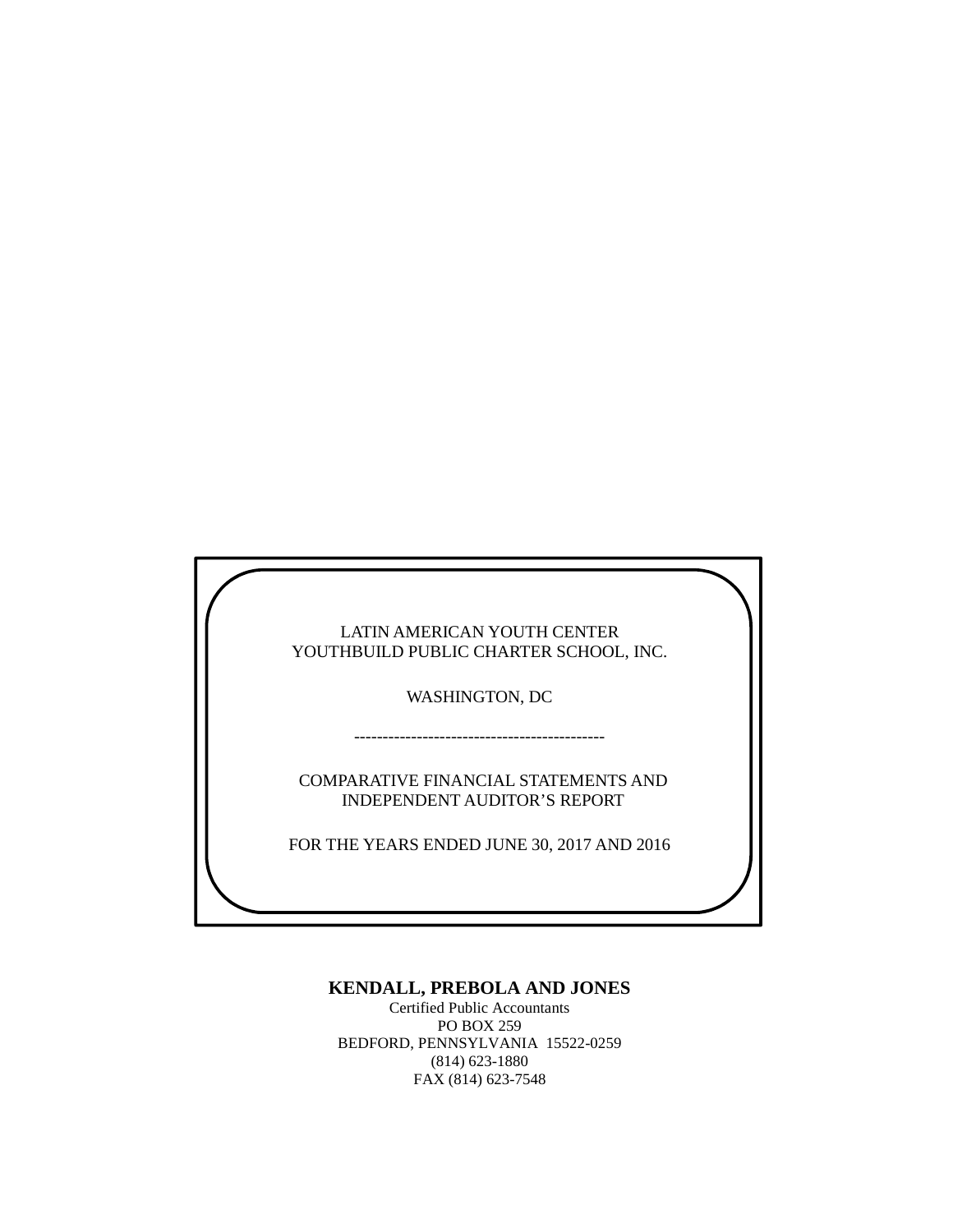## I N D E X

|                                                                                                                                                                                                                          | Page           |
|--------------------------------------------------------------------------------------------------------------------------------------------------------------------------------------------------------------------------|----------------|
| <b>Independent Auditor's Report</b>                                                                                                                                                                                      | $1 - 2$        |
| Comparative Statements of Financial Position, June 30, 2017 and 2016                                                                                                                                                     | 3              |
| Comparative Statements of Activities, For the Years Ended June 30, 2017 and 2016                                                                                                                                         | $\overline{4}$ |
| Comparative Statements of Cash Flows, For the Years Ended June 30, 2017 and 2016                                                                                                                                         | 5              |
| <b>Notes to Financial Statements</b>                                                                                                                                                                                     | $6 - 23$       |
| Supplemental Information                                                                                                                                                                                                 |                |
| Schedule 1 - Comparative Schedules of Functional Expenses,<br>For the Years Ended June 30, 2017 and 2016                                                                                                                 | $24 - 25$      |
| Schedule 2 - Comparative Schedules of Average Cost Per Student,<br>For the Years Ended June 30, 2017 and 2016                                                                                                            | 26             |
| Independent Auditor's Report on Internal Control over Financial Reporting<br>and on Compliance and Other Matters Based on an Audit of Financial<br>Statements Performed in Accordance with Government Auditing Standards | $27 - 28$      |
| Summary Schedule of Prior Audit Findings, For the Year Ended June 30, 2017                                                                                                                                               | 29             |
| Schedule of Findings, For the Year Ended June 30, 2017                                                                                                                                                                   | 30             |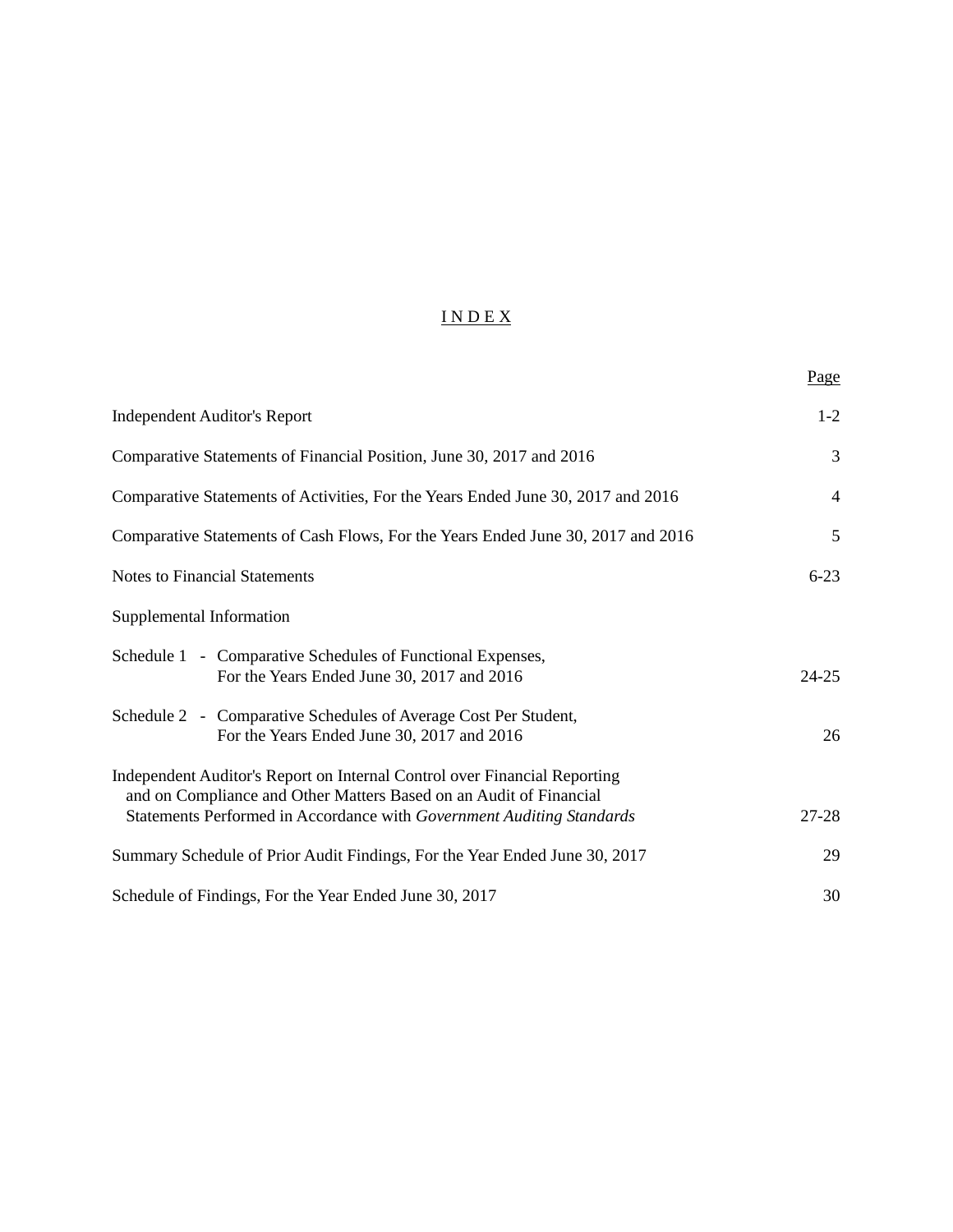# Kendall, Prebola and Jones, LLC

Certified Public Accountants

Board of Directors Latin American Youth Center YouthBuild Public Charter School, Inc. 3220 16th Street, NW Washington, DC 20010

#### INDEPENDENT AUDITOR'S REPORT

#### *Report on the Financial Statements*

We have audited the accompanying financial statements of the Latin American Youth Center YouthBuild Public Charter School, Inc. (a nonprofit organization), which comprise the statements of financial position as of June 30, 2017 and 2016, and the related statements of activities and cash flows for the years then ended, and the related notes to the financial statements.

#### *Management's Responsibility for the Financial Statements*

Management is responsible for the preparation and fair presentation of these financial statements in accordance with accounting principles generally accepted in the United States of America; this includes the design, implementation, and maintenance of internal control relevant to the preparation and fair presentation of financial statements that are free from material misstatement, whether due to fraud or error.

#### *Auditor's Responsibility*

Our responsibility is to express an opinion on these financial statements based on our audits. We conducted our audits in accordance with auditing standards generally accepted in the United States of America and the standards applicable to financial audits contained in *Government Auditing Standards*, issued by the Comptroller General of the United States. Those standards require that we plan and perform the audit to obtain reasonable assurance about whether the financial statements are free from material misstatement.

An audit involves performing procedures to obtain audit evidence about the amounts and disclosures in the financial statements. The procedures selected depend on the auditor's judgment, including the assessment of the risks of material misstatement of the financial statements, whether due to fraud or error. In making those risk assessments, the auditor considers internal control relevant to the entity's preparation and fair presentation of the financial statements in order to design audit procedures that are appropriate in the circumstances, but not for the purpose of expressing an opinion on the effectiveness of the entity's internal control. Accordingly, we express no such opinion. An audit also includes evaluating the appropriateness of accounting policies used and the reasonableness of significant accounting estimates made by management, as well as evaluating the overall presentation of the financial statements.

We believe that the audit evidence we have obtained is sufficient and appropriate to provide a basis for our audit opinion.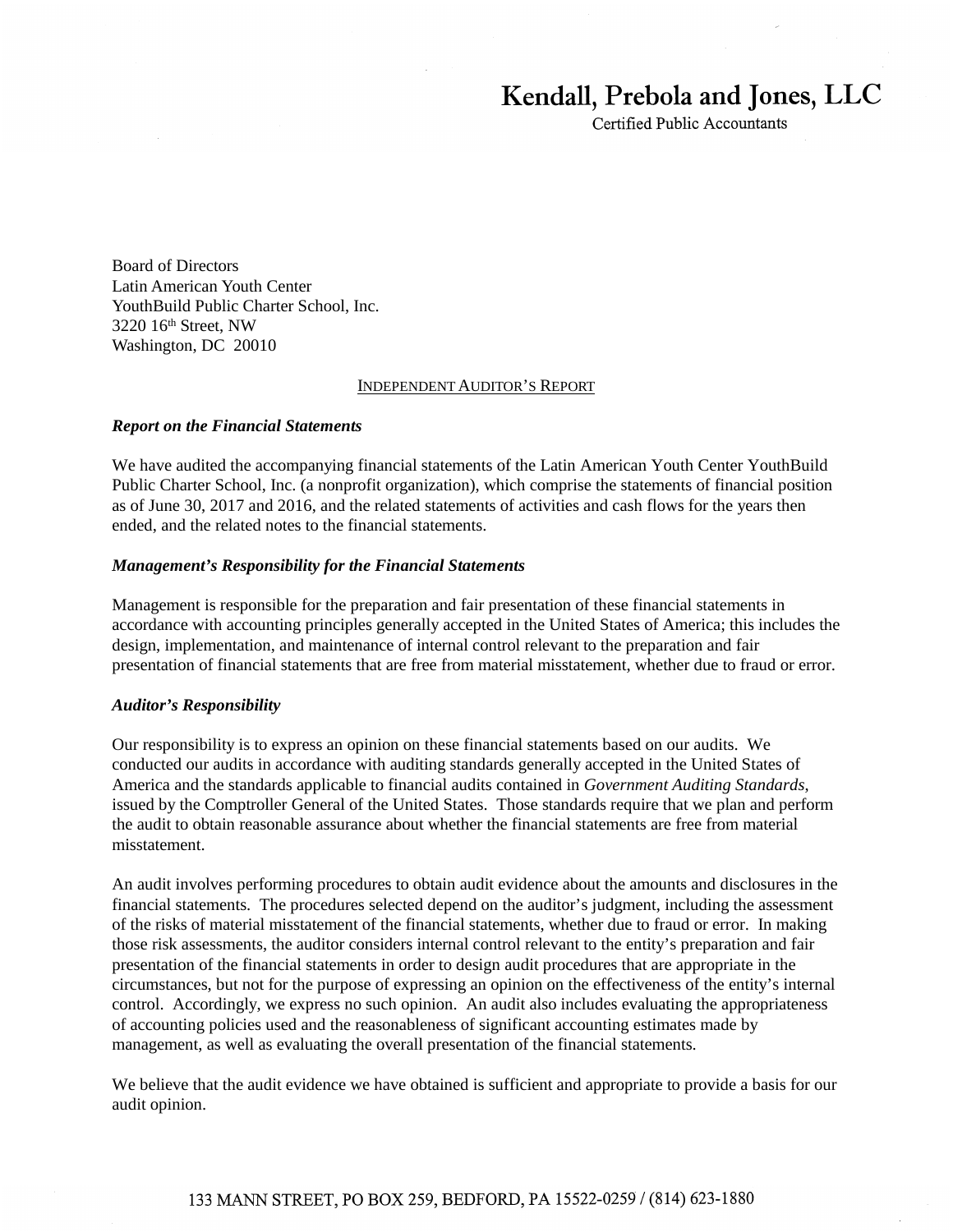#### *Opinion*  $\overline{\phantom{a}}$  *position of the Latin American*  $\mathcal{L}_{\mathcal{A}}$  *and*  $\mathcal{L}_{\mathcal{A}}$  *as of*  $\mathcal{L}_{\mathcal{A}}$

In our opinion, the financial statements referred to above present fairly, in all material respects, the financial position of the Latin American Youth Center YouthBuild Public Charter School, Inc., as of June 30, 2017 and 2016, and the changes in its net assets and its cash flows for the years then ended in accordance with accounting principles generally accepted in the United States of America. 30, 2015 and 2014, and the changes in its net assets and its cash flows for the years then ended in In our opinion, the mancial statements referred to above present fairly, in all material respectively and  $\alpha$ .

## **Report on Supplementary Information**

Our audits were conducted for the purpose of forming an opinion on the financial statements as a whole. The schedules of functional expenses and schedules of average cost per student are presented for purposes of additional analysis and are not a required part of the financial statements. Such information is the responsibility of management and was derived from and relates directly to the underlying accounting and other records used to prepare the financial statements. The information has been subjected to the auditing procedures applied in the audit of the financial statements and certain additional procedures, including comparing and reconciling such information directly to the underlying accounting and other records used to prepare the financial statements or to the financial statements themselves, and other additional procedures in accordance with auditing standards generally accepted in the United States of America. In our opinion, the information is fairly stated in all material respects in relation to the financial statements as a whole. for purposes of additional analysis and are not a required part of the financial statements. In addition, the Our audits were conducted for the purpose of forming an opinion on the financial statements as a who

## *Other Reporting Required by Government Auditing Standards Other Reporting Required by Government Auditing Standards*

In accordance with *Government Auditing Standards*, we have also issued our report dated October 4, 2017, on our consideration of the Latin American Youth Center YouthBuild Public Charter School, Inc.'s internal control over financial reporting and on our tests of its compliance with certain provisions of laws, regulations, contracts and grant agreements and other matters. The purpose of that report is solely to describe the scope of our testing of internal control over financial reporting and compliance and the results of that testing, and not to provide an opinion on the internal control over financial reporting or on compliance. That report is an integral part of an audit performed in accordance with *Government Auditing* Standards in considering the Latin American Youth Center YouthBuild Public Charter School, Inc.'s internal control over financial reporting and compliance.

Kendal, Prebihand Jones

Kendall, Prebola and Jones Kendall, Prebola and Jones Certified Public Accountants Certified Public Accountants

Bedford, Pennsylvania Bedford, Pennsylvania October 4, 2017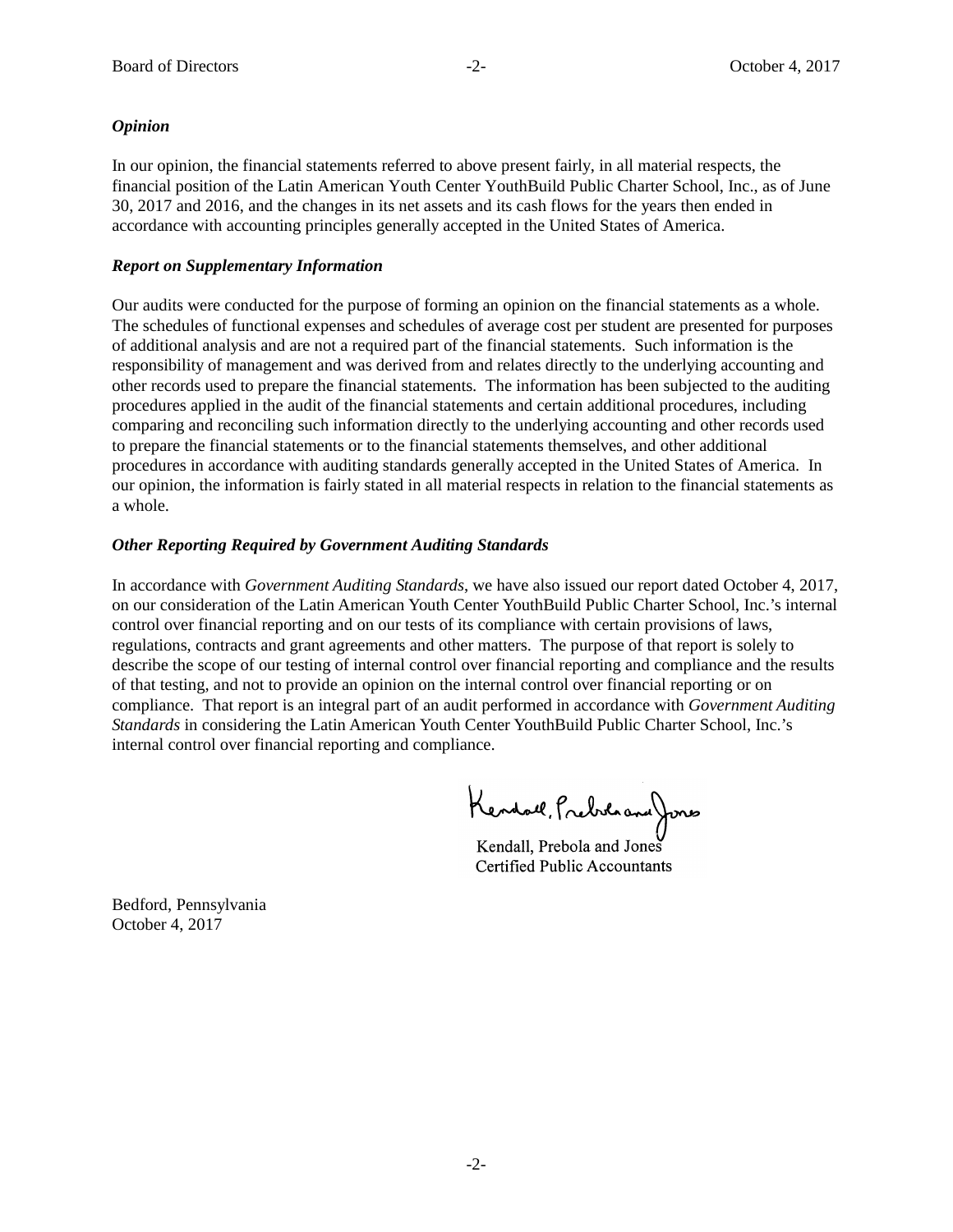## LATIN AMERICAN YOUTH CENTER YOUTHBUILD PUBLIC CHARTER SCHOOL, INC. COMPARATIVE STATEMENTS OF FINANCIAL POSITION JUNE 30, 2017 AND 2016

|                                              | June 30, 2017 | June 30, 2016           |
|----------------------------------------------|---------------|-------------------------|
| <b>ASSETS</b>                                |               |                         |
| <b>Current Assets:</b>                       |               |                         |
| Cash and Cash Equivalents                    | \$<br>512,027 | \$<br>270,530           |
| <b>Accounts Receivable</b>                   | 1,759         | 21,107                  |
| <b>Grants Receivable</b>                     | 127,677       | 79,778                  |
| Prepaid Expenses                             | 17,280        | 20,330                  |
| <b>Total Current Assets</b>                  | \$<br>658,743 | 391,745<br>\$           |
| <b>Fixed Assets:</b>                         |               |                         |
| <b>Fixed Assets</b>                          | \$<br>338,756 | \$<br>329,991           |
| Less: Accumulated Depreciation               | (320, 191)    | (246, 436)              |
| <b>Total Fixed Assets</b>                    | 18,565<br>\$  | \$<br>83,555            |
| Other Assets:                                |               |                         |
| Deposits                                     | \$<br>8,000   | $\frac{1}{2}$<br>8,000  |
| <b>Total Other Assets</b>                    | \$<br>8,000   | \$<br>8,000             |
| <b>TOTAL ASSETS</b>                          | \$<br>685,308 | 483,300                 |
| <b>LIABILITIES AND NET ASSETS</b>            |               |                         |
| <b>Current Liabilities:</b>                  |               |                         |
| <b>Accounts Payable</b>                      | \$<br>21,709  | \$<br>16,135            |
| <b>Accrued Vacation</b>                      | 36,482        | 27,781                  |
| Payroll Withholdings and Related Liabilities | 167           | 3,582                   |
| <b>Refundable Advances</b>                   | 5,338         | 33,025                  |
| <b>Total Current Liabilities</b>             | \$<br>63,696  | \$<br>80,523            |
| <b>Total Liabilities</b>                     | \$<br>63,696  | 80,523<br>$\frac{1}{2}$ |
| Net Assets:                                  |               |                         |
| Unrestricted                                 | \$<br>608,471 | 388,636<br>\$           |
| <b>Temporarily Restricted</b>                | 13,141        | 14,141                  |
| <b>Total Net Assets</b>                      | \$<br>621,612 | \$<br>402,777           |
| TOTAL LIABILITIES AND NET ASSETS             | 685,308<br>\$ | 483,300<br>S            |

(See Accompanying Notes and Auditor's Report)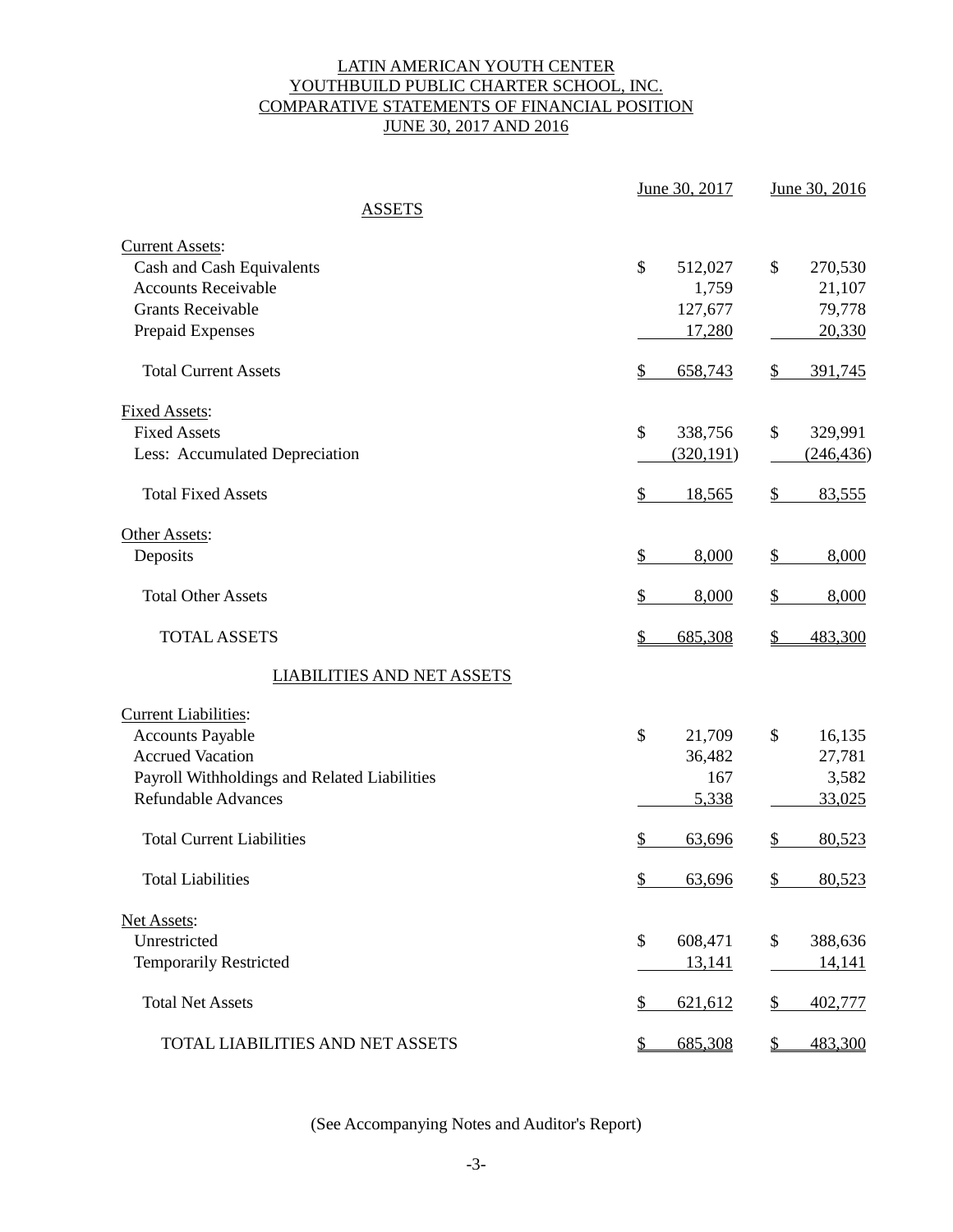## LATIN AMERICAN YOUTH CENTER YOUTHBUILD PUBLIC CHARTER SCHOOL, INC. COMPARATIVE STATEMENTS OF ACTIVITIES FOR THE YEARS ENDED JUNE 30, 2017 AND 2016

|                                               | June 30, 2017           |                           | June 30, 2016 |                          |                                |                 |
|-----------------------------------------------|-------------------------|---------------------------|---------------|--------------------------|--------------------------------|-----------------|
|                                               | Unrestricted            | Temporarily<br>Restricted | Total         | Unrestricted             | Temporarily<br>Restricted      | Total           |
| Revenues and Other Support:                   |                         |                           |               |                          |                                |                 |
| Per Pupil Funding Allocation                  | \$1,926,659             | $\mathcal{S}$             | \$1,926,659   | \$1,974,026              | \$                             | \$1,974,026     |
| Per Pupil Funding - Facilities Allowance      | 359,260                 |                           | 359,260       | 359,260                  |                                | 359,260         |
| <b>Federal Entitlements and Grants</b>        | 749,468                 |                           | 749,468       | 571,387                  |                                | 571,387         |
| <b>State Government Grants</b>                |                         |                           |               | 17,621                   |                                | 17,621          |
| Private Grants and Contributions              | 5,376                   | 10,000                    | 15,376        | 27,269                   | 40,000                         | 67,269          |
| <b>Donated Services</b>                       | 9,487                   |                           | 9,487         |                          |                                |                 |
| <b>Interest and Dividends</b>                 | 1,128                   |                           | 1,128         | 4,347                    |                                | 4,347           |
| Capital Gains and Realized Gains              |                         |                           |               | 20,181                   |                                | 20,181          |
| Unrealized Gain/(Loss) on Investments         |                         |                           |               | (18, 597)                |                                | (18, 597)       |
| Net Assets Released from Restrictions         |                         |                           |               |                          |                                |                 |
| (Satisfaction of Program Restrictions)        | 11,000                  | (11,000)                  |               | 40,500                   | (40,500)                       |                 |
| <b>Total Revenues and Other Support</b>       | \$3,062,378             | (1,000)<br>\$             | \$3,061,378   | \$2,995,994              | (500)                          | \$2,995,494     |
| Expenses:                                     |                         |                           |               |                          |                                |                 |
| <b>Educational Services</b>                   | \$2,530,468             | $\mathcal{S}$             | \$2,530,468   | \$2,818,057              | \$<br>$\overline{\phantom{a}}$ | \$2,818,057     |
| Fundraising                                   | 6,266                   |                           | 6,266         | 17,887                   |                                | 17,887          |
| General and Administrative                    | 251,542                 |                           | 251,542       | 391,217                  |                                | 391,217         |
| <b>Total Expenses</b>                         | \$2,788,276             | \$                        | \$2,788,276   | \$3,227,161              |                                | \$3,227,161     |
| Loss on Abandonment of Leasehold Improvements | 54,267                  | \$                        | 54,267<br>\$  | $\overline{\phantom{a}}$ |                                |                 |
| <b>Total Expenses and Losses</b>              | \$2,842,543             | $\frac{1}{2}$             | \$2,842,543   |                          |                                |                 |
| <b>Changes in Net Assets</b>                  | 219,835<br>\$           | (1,000)<br>\$             | 218,835<br>\$ | (231, 167)<br>\$         | \$<br>(500)                    | \$<br>(231,667) |
| Net Assets, Beginning of Year                 | 388,636                 | 14,141                    | 402,777       | 619,803                  | 14,641                         | 634,444         |
| Net Assets, End of Year                       | 608,471<br>$\mathbb{S}$ | 13,141<br>\$              | 621,612       | 388,636                  | 14,141                         | 402,777         |

(See Accompanying Notes and Auditor's Report)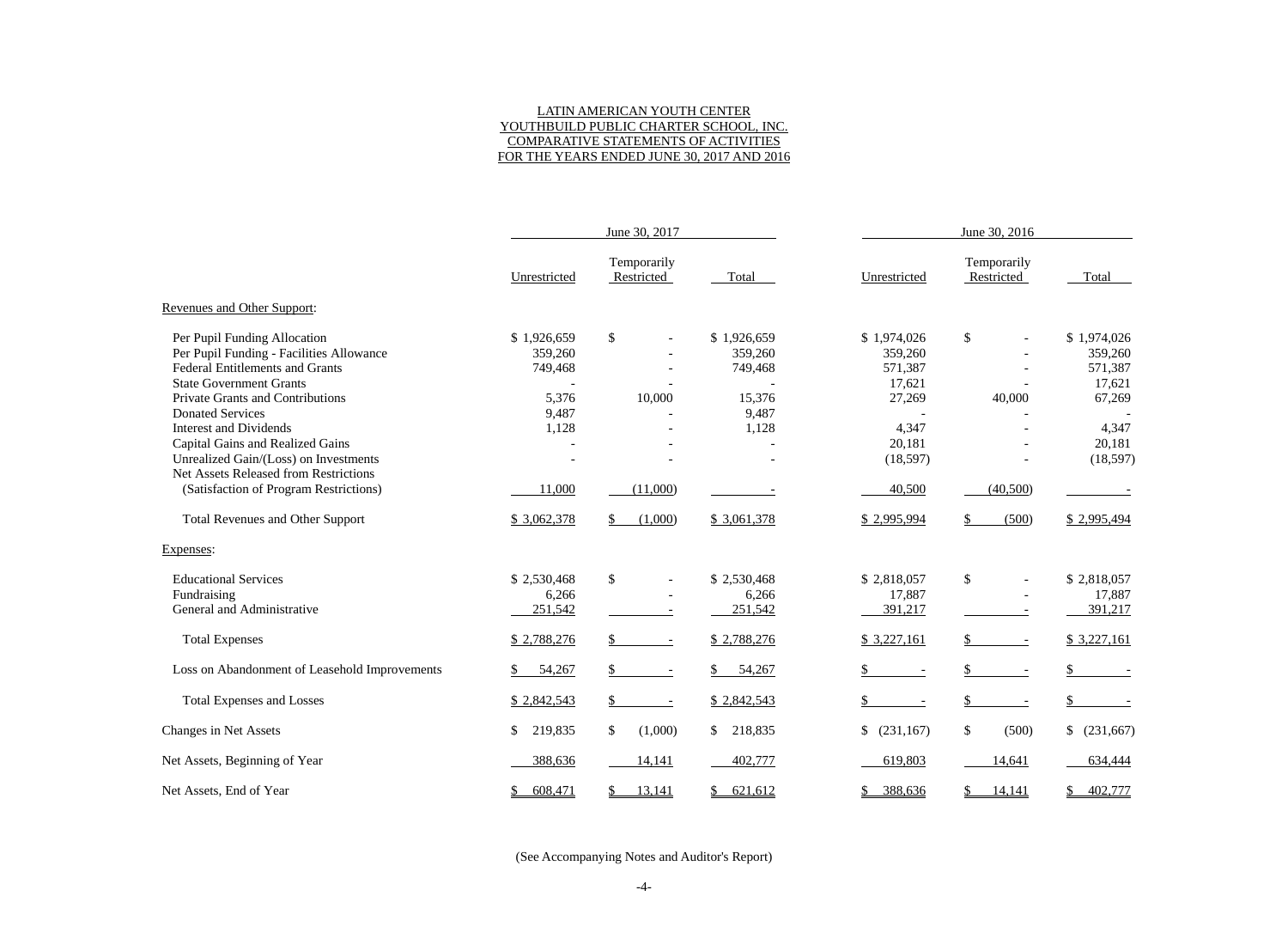## LATIN AMERICAN YOUTH CENTER YOUTHBUILD PUBLIC CHARTER SCHOOL, INC. COMPARATIVE STATEMENTS OF CASH FLOWS FOR THE YEARS ENDED JUNE 30, 2017 AND 2016

|                                                                    |                           | June 30, 2017 | June 30, 2016    |
|--------------------------------------------------------------------|---------------------------|---------------|------------------|
| <b>Cash Flows from Operating Activities:</b>                       |                           |               |                  |
| <b>Changes in Net Assets</b>                                       | $\boldsymbol{\mathsf{S}}$ | 218,835       | \$<br>(231, 667) |
| Adjustments to Reconcile Changes in Net Assets                     |                           |               |                  |
| to Net Cash Flows from Operating Activities:                       |                           |               |                  |
| Depreciation and Amortization                                      |                           | 19,488        | 17,919           |
| Realized (Gain)/Loss on Investments                                |                           |               | (20, 181)        |
| Unrealized (Gain)/Loss on Investments                              |                           |               | 18,597           |
| Abandonment of Leasehold Improvements                              |                           | 54,267        |                  |
| Accounts Receivable - (Increase)/Decrease                          |                           | 19,348        | 17,955           |
| Grants Receivable - (Increase)/Decrease                            |                           | (47, 899)     | (38, 810)        |
| Prepaid Expenses - (Increase)/Decrease                             |                           | 3,050         | 28,442           |
| Deposits - (Increase)/Decrease                                     |                           |               | (8,000)          |
| Accounts Payable - Increase/(Decrease)                             |                           | 5,574         | (93, 733)        |
| Accrued Vacation - Increase/(Decrease)                             |                           | 8,701         | (30,066)         |
| Payroll Withholdings and Related Liabilities - Increase/(Decrease) |                           | (3,415)       | 944              |
| Refundable Advances - Increase/(Decrease)                          |                           | (27, 687)     | 30,453           |
| Net Cash Flows from Operating Activities                           | \$                        | 250,262       | \$<br>(308, 147) |
| <b>Cash Flows from Investing Activities:</b>                       |                           |               |                  |
| Purchase of Investments                                            | \$                        |               | \$<br>(31,779)   |
| Proceeds on Sale of Investments                                    |                           |               | 494,285          |
| <b>Purchase of Fixed Assets</b>                                    |                           | (8,765)       | (13,785)         |
| Net Cash Flows from Investing Activities                           | \$                        | (8,765)       | \$<br>448,721    |
| Net Increase/(Decrease) in Cash and Cash Equivalents               | \$                        | 241,497       | \$<br>140,574    |
| Cash and Cash Equivalents at Beginning of Year                     |                           | 270,530       | 129,956          |
| Cash and Cash Equivalents at End of Year                           | $\frac{1}{2}$             | 512,027       | \$<br>270,530    |

## Supplemental Disclosures:

a) No income taxes were paid during the years ended June 30, 2017 and 2016.

b) No interest was paid during the years ended June 30, 2017 and 2016.

(See Accompanying Notes and Auditor's Report)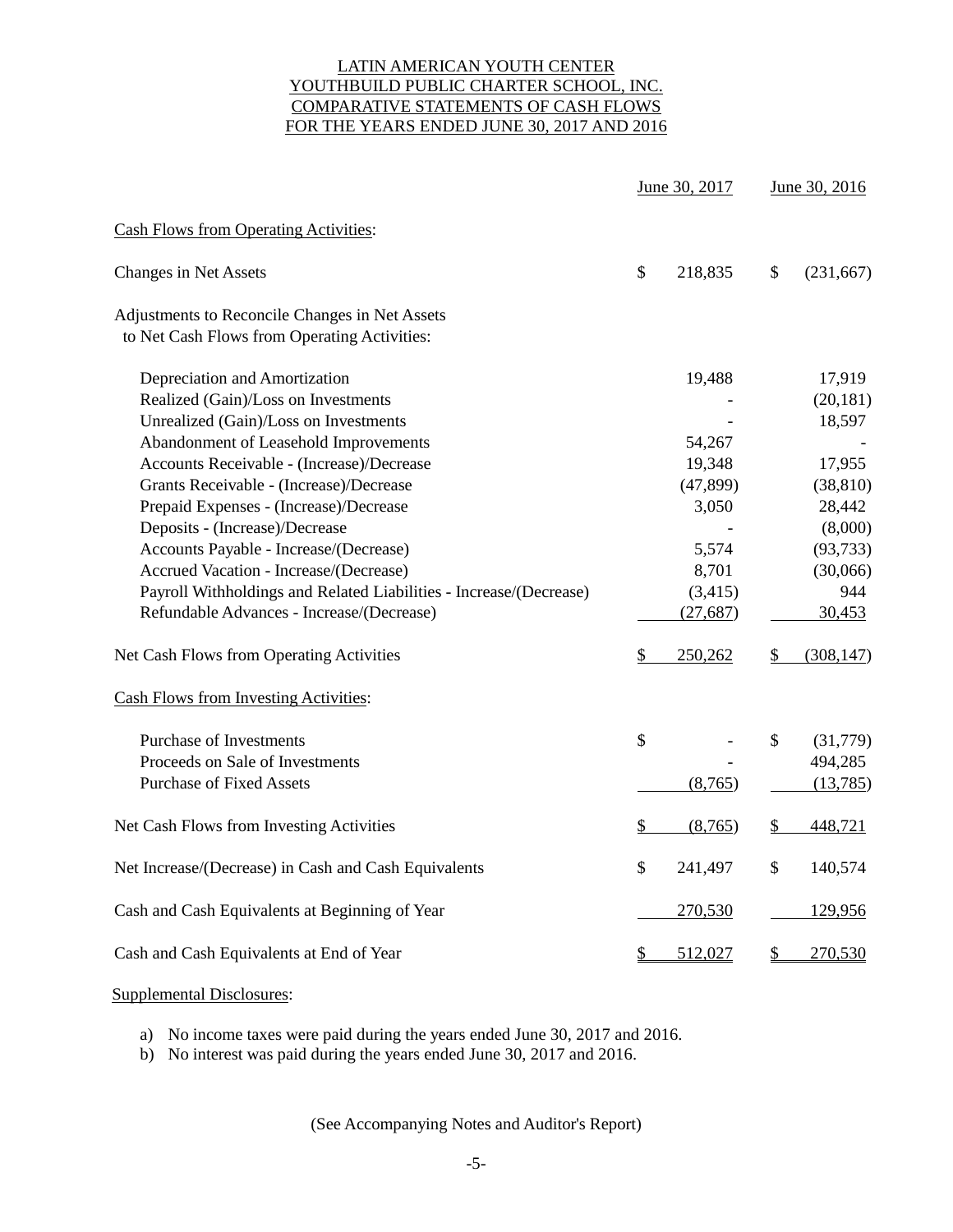The Latin American Youth Center YouthBuild Public Charter School (YouthBuild PCS), a District of Columbia non-profit organization, was incorporated on October 7, 2004, exclusively for educational purposes. YouthBuild PCS operates as part of the District of Columbia's public school system, focusing exclusively on disconnected youth - young men and women between the ages of 16-24 who are neither employed nor enrolled in an academic institution. Through its programs, YouthBuild PCS seeks to transform the lives of disconnected youth by offering a program, in English and Spanish, that combines rigorous academic instruction with vocational training, life and employability skills-building, and community service.

One of few alternative schools in the District, YouthBuild PCS' program is designed to provide students with opportunities to succeed, including access to post-secondary education and employment. Students participate in a comprehensive academic program in a non-traditional learning environment while contributing to their community through development of housing for low-income residents of the District of Columbia. Small by design, YouthBuild PCS' nurturing learning community utilizes innovative, evidence-based strategies with demonstrated effectiveness in increasing numeracy and literacy rates among its target demographic.

Per pupil funding from the District of Columbia Government serves as YouthBuild PCS' primary source of support.

#### 1. SUMMARY OF SIGNIFICANT ACCOUNTING POLICIES:

The significant accounting policies of the Charter School are summarized below:

(a) Basis of Accounting and Presentation:

The accompanying financial statements have been prepared on the accrual basis of accounting, which presents financial position, activities, functional expenses, and cash flows in accordance with accounting principles generally accepted in the United States of America.

(b) Revenue Recognition:

#### **Contributions**

The Charter School has adopted Financial Accounting Standards Board ASC No. 958-605-25, *Accounting for Contributions Received and Contributions Made.* As such, contributions are recognized as revenue when they are received or unconditionally pledged.

All contributions are available for unrestricted use unless specifically restricted by the donor. Contributions and promises to give with donor imposed conditions are recognized as unrestricted support when the conditions on which they depend are substantially met. Contributions and promises to give with donor imposed restrictions are reported as temporarily restricted support. Unconditional promises to give due in the next year are recorded at their net realizable value. An allowance for uncollectible contributions receivable is provided based upon management's judgement, including such factors as prior collection history and type of contribution.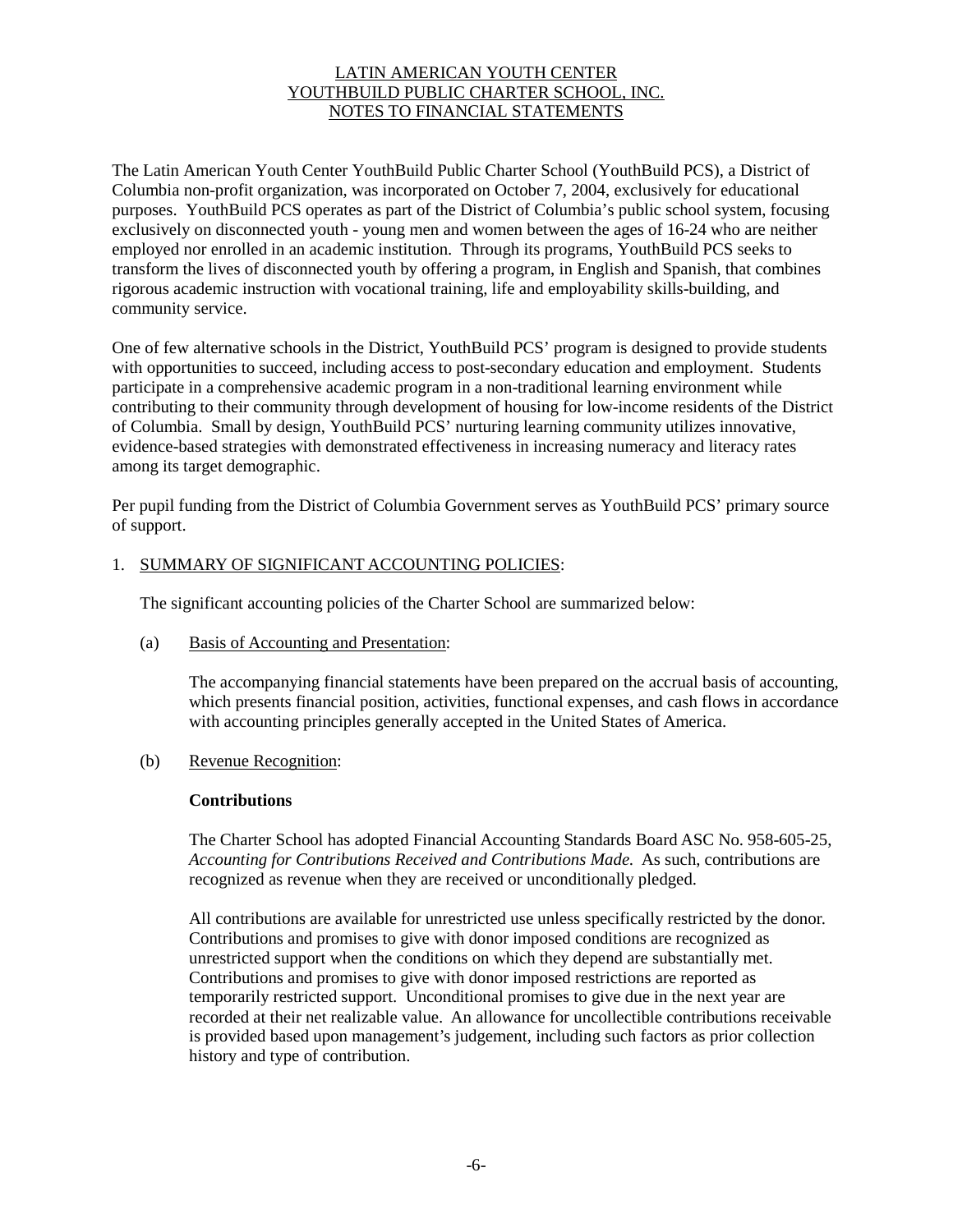#### 1. SUMMARY OF SIGNIFICANT ACCOUNTING POLICIES: (Continued)

#### (b) Revenue Recognition: (Continued)

#### **Contributions** (Continued)

The Charter School reports gifts of equipment as unrestricted support unless explicit donor stipulations specify how the donated assets must be used. The Charter School reports expirations of donor restrictions when the donated or acquired assets are placed in service.

#### **Federal and Charter School Funding**

The Charter School receives a student allocation from the District of Columbia as well as federal funding to cover the cost of academic expenses. The student allocation is on a per pupil basis and includes the academic year funding, special education funding and a facilities allotment, as well as funding for English as a second language. The Charter School recognizes this funding in the year in which the school term is conducted. Funding received in advance of the school term is recorded as a refundable advance.

Federal entitlements are recognized based on the allowable costs incurred.

#### (c) Corporate Taxes:

The Latin American Youth Center YouthBuild Public Charter School is exempt from federal and state income taxes (other than on unrelated business income) under the provisions of Section  $501(c)(3)$  of the Internal Revenue Code and similar state income tax laws. Exemption from District of Columbia income taxes was granted to the Charter School effective November 19, 2004. Accordingly, no provisions for income taxes have been provided for in the accompanying financial statements. The Charter School has been classified as other than a private foundation under Section 509(a)(1) of the Internal Revenue Code and accordingly contributions qualify as a charitable tax deduction by the contributor under Section  $170(b)(i)(A)(ii)$ . The Charter School did not have any net unrelated business income for the years ended June 30, 2017 and 2016.

The Latin American Youth Center YouthBuild Public Charter School is also exempt from District of Columbia sales and personal property taxes.

#### (d) Grants:

Grant revenues are received primarily from Federal agencies and the District of Columbia Government. These grants are subject to financial and compliance audits by the grantor agencies. Such audits could result in a request for reimbursement by the agency for expenditures disallowed under the terms and conditions of the appropriate grantor. No provision for possible adjustment has been made in the accompanying financial statements because, in the opinion of management, such adjustment, if any, would not have a material effect on the financial statements.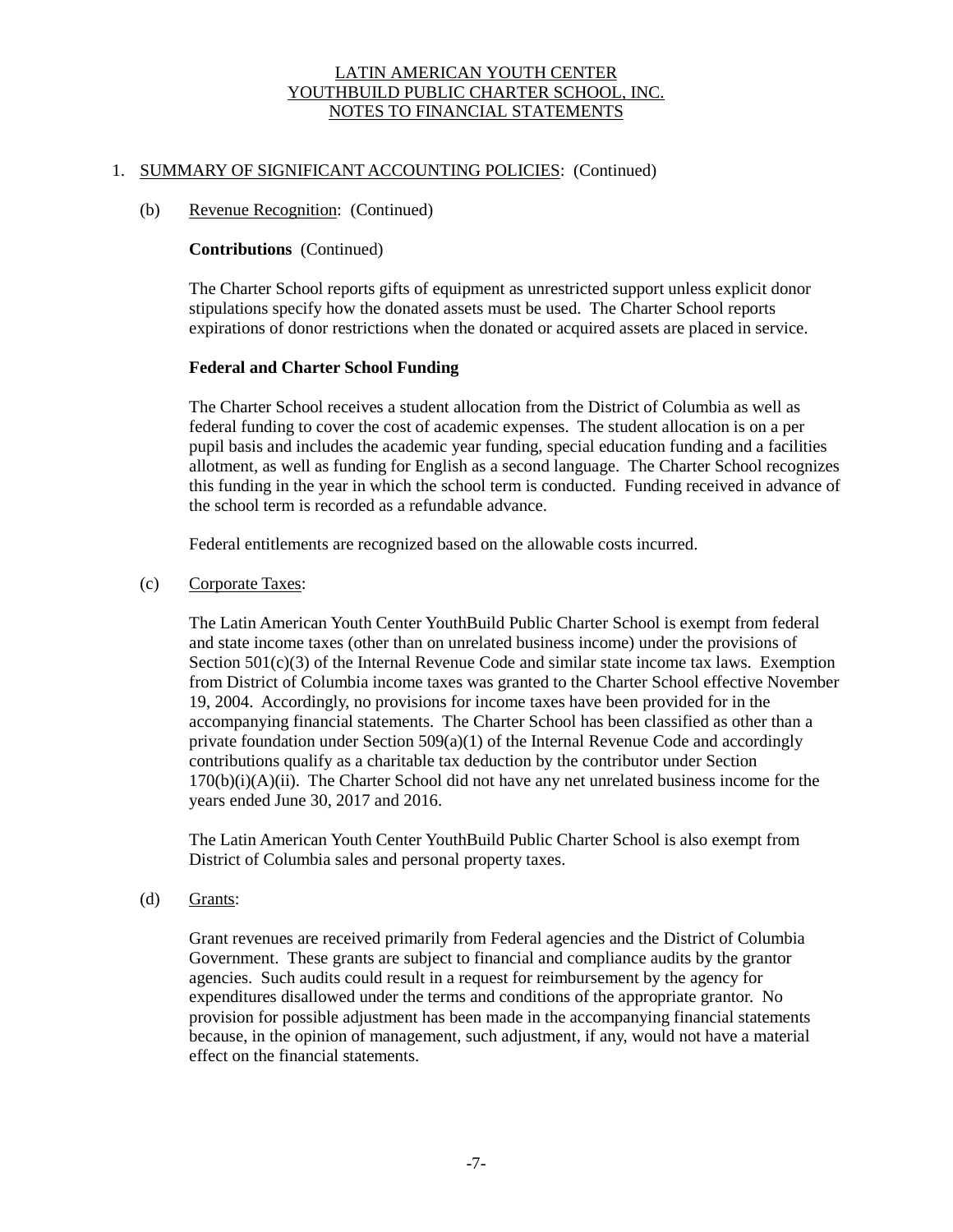#### 1. SUMMARY OF SIGNIFICANT ACCOUNTING POLICIES: (Continued)

#### (d) Grants: (Continued)

Cash receipts in excess of costs incurred for grants are reflected as refundable advances until they are expended for the purpose of the grant, at which time they are recognized as unrestricted support. Costs incurred in excess of cash received are reflected as grants receivable.

#### (e) Net Assets:

The Charter School has adopted Financial Accounting Standards Board ASC No. 958-205-05, *Financial Statements of Not-for-Profit Organizations*. Under FASB ASC No. 958-205-05, the Charter School is required to report information regarding its financial position and activities according to three classes of net assets.

Net assets and revenues, expenses, gains, and losses are classified based on the existence or absence of donor-imposed restrictions. Accordingly, net assets of the Charter School and changes therein are classified and reported as follows:

#### **Unrestricted Net Assets**

Net assets that are not subject to donor-imposed restrictions and over which the Board of Directors has discretionary control. This classification includes net assets subject to donorimposed conditions, which have been met in the current year and net assets subject to donorimposed restrictions that have been released from restrictions.

#### **Temporarily Restricted Net Assets**

Net assets subject to donor-imposed restrictions that may or will be met, either by actions of the Charter School and/or the passage of time. When a restriction expires, temporarily restricted net assets are reclassified to unrestricted net assets and reported in the statement of activities as net assets released from restrictions.

Temporarily restricted net assets were available at year end for the following purpose:

|                                                                  | June 30, 2017   |  | June 30, 2016   |  |
|------------------------------------------------------------------|-----------------|--|-----------------|--|
| General Operations - Time Restricted<br>Scholarship Fund - Hines | 10,000<br>3.141 |  | 10,000<br>4.141 |  |
| Total                                                            | 13.141          |  | 14.14           |  |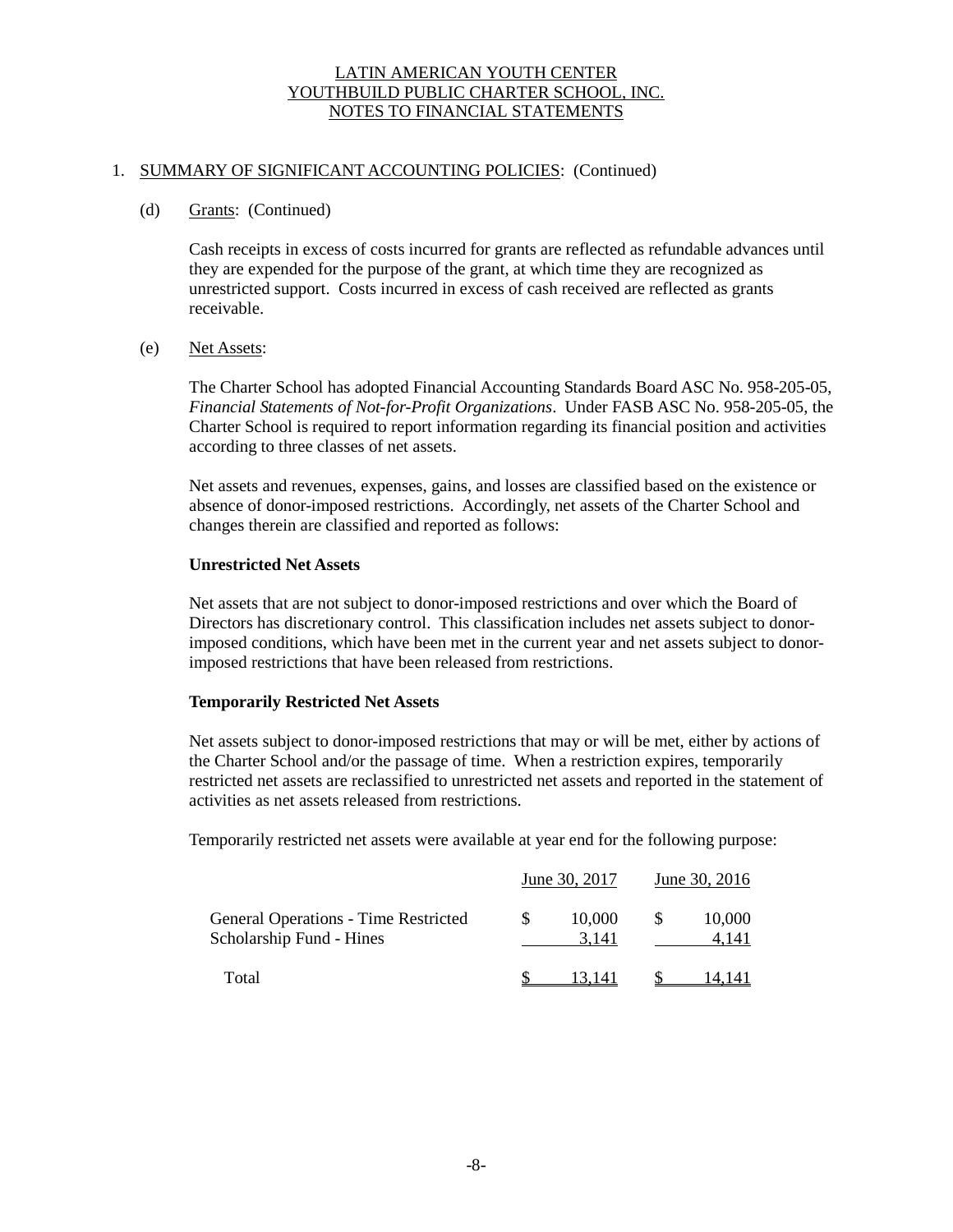#### 1. SUMMARY OF SIGNIFICANT ACCOUNTING POLICIES: (Continued)

#### (e) Net Assets: (Continued)

#### **Temporarily Restricted Net Assets** (Continued)

Net assets were released from donor restrictions by incurring expenses satisfying the restricted purpose, the passage of time, or by occurrence of events specified by donors for the following activities:

|                                                                                |  | June 30, 2017   | June 30, 2016 |                         |
|--------------------------------------------------------------------------------|--|-----------------|---------------|-------------------------|
| General Operations - Time Restricted<br>Scholarship Fund - Hines<br>Share Fund |  | 10,000<br>1,000 | <b>S</b>      | 10,000<br>500<br>30,000 |
| <b>Total Released</b>                                                          |  | 11.000          |               |                         |

#### **Permanently Restricted Net Assets**

Net assets subject to donor-imposed stipulations that requires the net assets be maintained permanently by the Charter School. Generally, the donors of these assets permit the use of all or part of the income earned on any related investments for general or specific purposes. The Charter School did not have any permanently restricted net assets as of June 30, 2017 or 2016.

#### (f) Donated Services and Materials:

Donated services and materials are recognized as contributions in accordance with FASB ASC 958, *Accounting for Contributions Received and Contributions Made*, if the services received create or enhance nonfinancial assets or require specialized skills, and are provided by individuals possessing those skills, and would typically need to be purchased if not provided by donation. Contributed services and promises to give services that do not meet the above criteria are not recognized. In-kind contributions for professional services are recorded in the Statement of Activities at estimated fair value and recognized as revenue and expense in the period they are received.

The estimated value of donated services has been recorded in the financial statements as follows:

|                       | June 30, 2017 | June 30, 2016 |  |
|-----------------------|---------------|---------------|--|
| <b>Legal Services</b> | 9 487         | -             |  |
| Total                 | 9.487         | -             |  |

The time contributed by the members of the Latin American Youth Center YouthBuild Public Charter School's Board of Directors is uncompensated and is not reflected as donated services.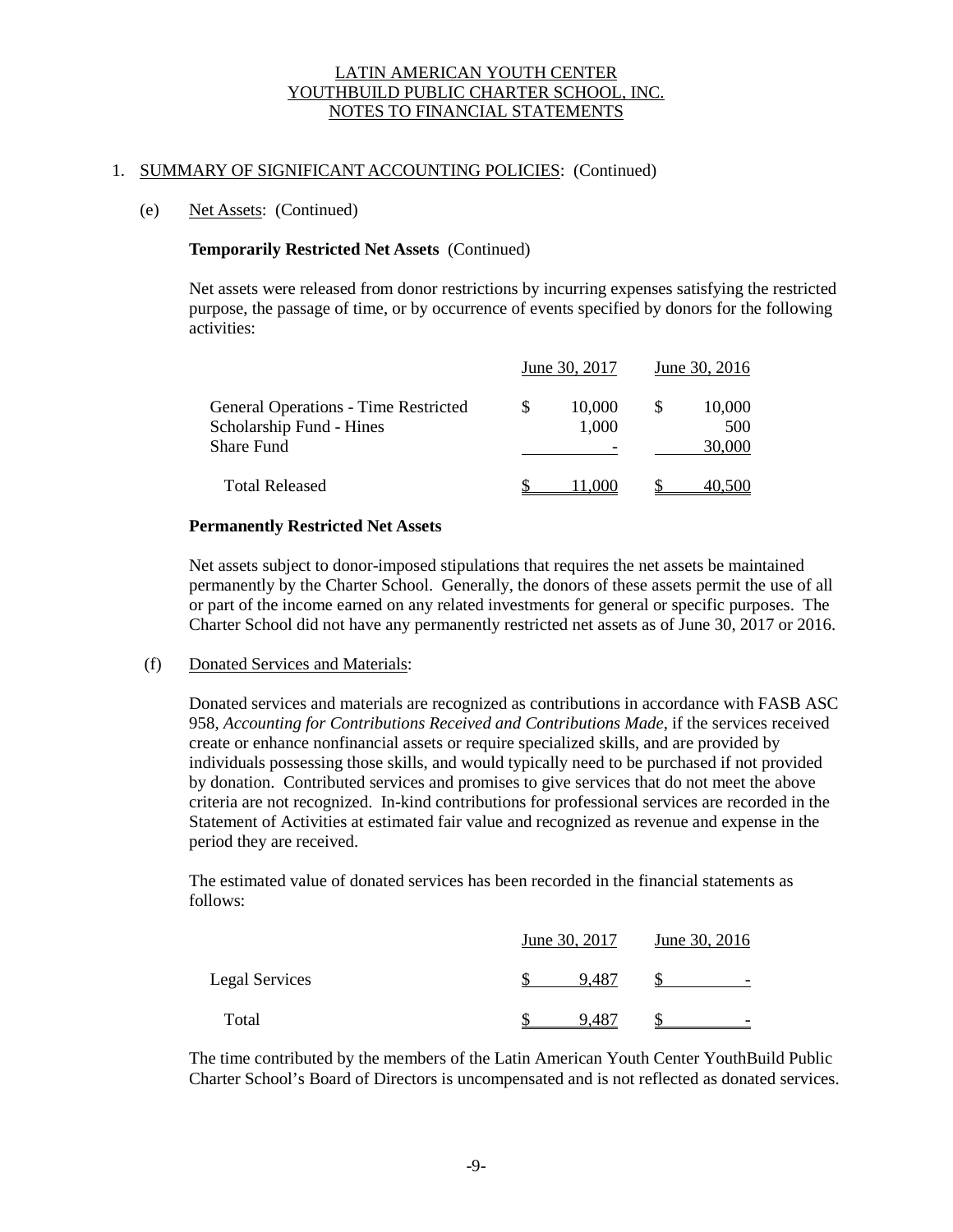## 1. SUMMARY OF SIGNIFICANT ACCOUNTING POLICIES: (Continued)

#### (g) Basic Programs:

YouthBuild PCS is an alternative high school for young people seeking to transform their lives by re-engaging in their education in a non-traditional school environment. YouthBuild PCS prepares students for post-secondary education and the workplace by offering, in English and Spanish, academic, vocational and workforce development programs.

YouthBuild PCS is comprised of four core program areas: academic instruction, workforce development, transition services, and support services. Collectively, these core programs allow YouthBuild PCS to provide comprehensive instruction, interventions, services, and support to students and successfully prepare them for the workforce and/or postsecondary education.

Our academic instruction program equips students with the knowledge and skills needed to obtain a high school equivalency credential. Students are instructed in five major content areas, which includes reading, writing, math, science, and social studies.

The Workforce Training Program is comprised of vocational education classes and on-site training. Together, the two components provide our students with the opportunity to develop employability skills and earn industry-recognized certifications.

The Transition Services Program works to ensure that students are successfully prepared to enter a career that will provide a living wage. Career development opportunities are offered including job fairs, job shadowing, internships and college tours.

Our Support Services Program has a singular focus to assist students with overcoming challenges, barriers and obstacles that impede their ability to be successful in school and, ultimately, in life. Specific services provided include substance abuse counseling, individual/ group counseling, assistance with obtaining housing, daycare, and medical insurance.

## **Respect, Community, Responsibility, Dignity**

YouthBuild PCS helps young people with challenging life circumstances to develop respect for themselves and others, find a sense of belonging and responsibility, and lead productive lives with dignity. The experience at YouthBuild PCS reflects real life and promotes a sense of personal responsibility through a consistently enforced code of conduct that fosters individual accountability and positive group norms. YouthBuild PCS students also receive a stipend to help meet family commitments, defray transportation costs, and to incentivize completion of the program.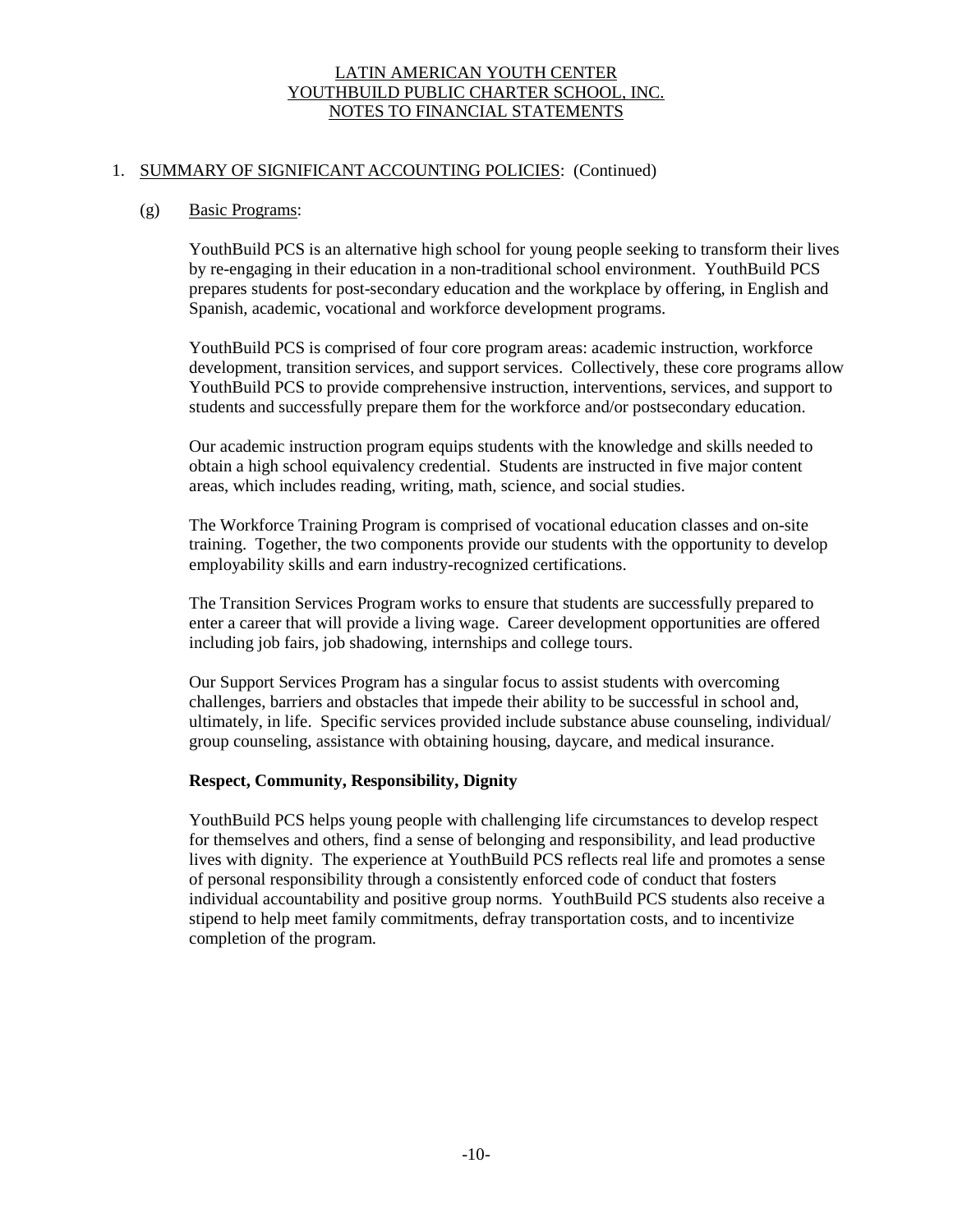## 1. SUMMARY OF SIGNIFICANT ACCOUNTING POLICIES: (Continued)

#### (g) Basic Programs: (Continued)

#### **A Win-Win Solution**

Statistics show that students who drop out of high school are more likely to live in poverty and suffer from unemployment, poor health, substance abuse, and violence. Such students need and deserve a second chance to establish stable, productive adult lives. While YouthBuild PCS encourages students to pursue higher educational goals, we recognize that some may choose to enter the workforce upon graduation. YouthBuild PCS ensures that our students have the skills and credentials to do so.

#### **Locally Grounded Part of a Nation-Wide Movement**

The YouthBuild model has proven to be an effective change agent in the lives of disconnected youth. YouthBuild PCS is part of a 260+-member national network using an effective, tested model developed in 1978. Through YouthBuild, more than 130,000 youth nationwide have transformed their lives through education, rebuilt their communities, and created more than 28,000 units of affordable housing since 1994.

In addition to the strong national model, YouthBuild PCS leverages additional support from local nonprofit organizations, such as the Latin American Youth Center, that have extensive experience in providing services to underserved communities.

#### (h) Functional Expense Allocation Policies and Procedures:

Management has elected to prepare a schedule of functional expenses that is presented as supplemental information to the financial statements. The schedule of functional expenses presents an allocation of each expense category between program services, general and administrative, and fundraising activities. Program service costs pertain to educating students. General and administrative costs pertain to supporting activities. Fundraising costs relate to fundraising activities such as soliciting contributions and special events.

Management has established functional expense allocation policies and procedures based on a reasonable analysis of cost drivers and reasonable allocation estimates based on financial results and industry standards.

Direct costs, where identifiable, are allocated in whole to the appropriate functional category. Direct student expenses (textbooks, materials, instructional supplies, assessment material, contract educational services, and field trips) are allocated entirely to program services.

Personnel expenses for salaries are allocated based on job descriptions and management estimates of time spent on particular activities. Personnel expenses for salaries are divided into employee categories (executive, teachers, other educational staff, etc.) and then a percentage of time spent on program services, general and administrative activities, and fundraising activities is applied. All other personnel expenses (benefits, payroll taxes, staff development) are allocated based on the weighted average allocation of the direct salaries.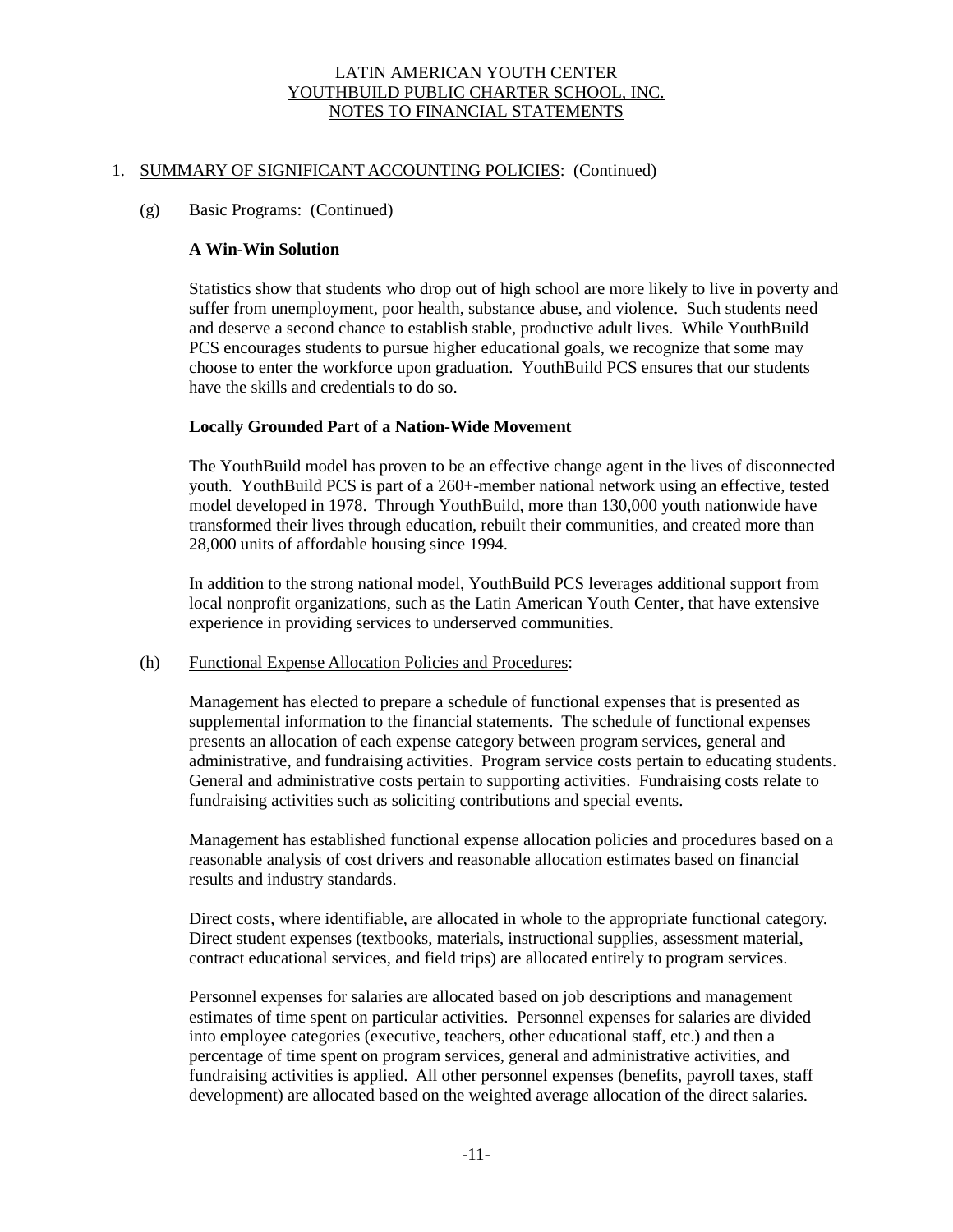## 1. SUMMARY OF SIGNIFICANT ACCOUNTING POLICIES: (Continued)

#### (h) Functional Expense Allocation Policies and Procedures: (Continued)

For other expenses where it would not be appropriate to designate 100 percent as a program service cost, general and administrative cost, or fundraising cost, the allocation formula for personnel expenses is utilized for cost allocation purposes.

#### (i) Use of Estimates:

The preparation of financial statements in conformity with accounting principles generally accepted in the United States of America requires management to make estimates and assumptions that affect the reported amounts of assets, liabilities, the disclosure of contingent assets and liabilities at the date of the financial statements, and the reported amounts of support and revenues and expenses during the reporting period. Actual results could differ from those estimates.

### (j) Recognition of Salary Expense:

Salary expense is recognized in the year the service is rendered, which coincides with the academic year. Salaries unpaid at June 30 are recognized as expense and accrued salaries.

#### (k) Fair Value of Certain Financial Instruments:

Some of the Charter School's financial instruments are not measured at fair value on a recurring basis but nevertheless are recorded at amounts that approximate fair value due to their liquid or short-term nature. Such accounts include cash, accounts and grants receivable, prepaid expenses, accounts payable, and accrued expenses.

## 2. ACCOUNTING FOR UNCERTAIN TAX POSITIONS:

Accounting principles generally accepted in the United States of America provide consistent guidance for the accounting for uncertainty in income taxes recognized in the Charter School's financial statements and prescribe a threshold of "more likely than not" for recognition of tax positions taken or expected to be taken in a tax return. The Latin American Youth Center YouthBuild Public Charter School performed an evaluation of uncertain tax positions for the year ended June 30, 2017, and determined that there were no matters that would require recognition in the financial statements or that may have any effect on its tax-exempt status. As of June 30, 2017, the statute of limitations for tax years 2013 through 2015 remains open with the U.S. federal jurisdiction or the various states and local jurisdictions in which the organization files tax returns. It is the Charter School's policy to recognize interest and/or penalties related to uncertain tax positions, if any, in income tax expense. As of June 30, 2017, the Charter School had no accruals for interest and/or penalties.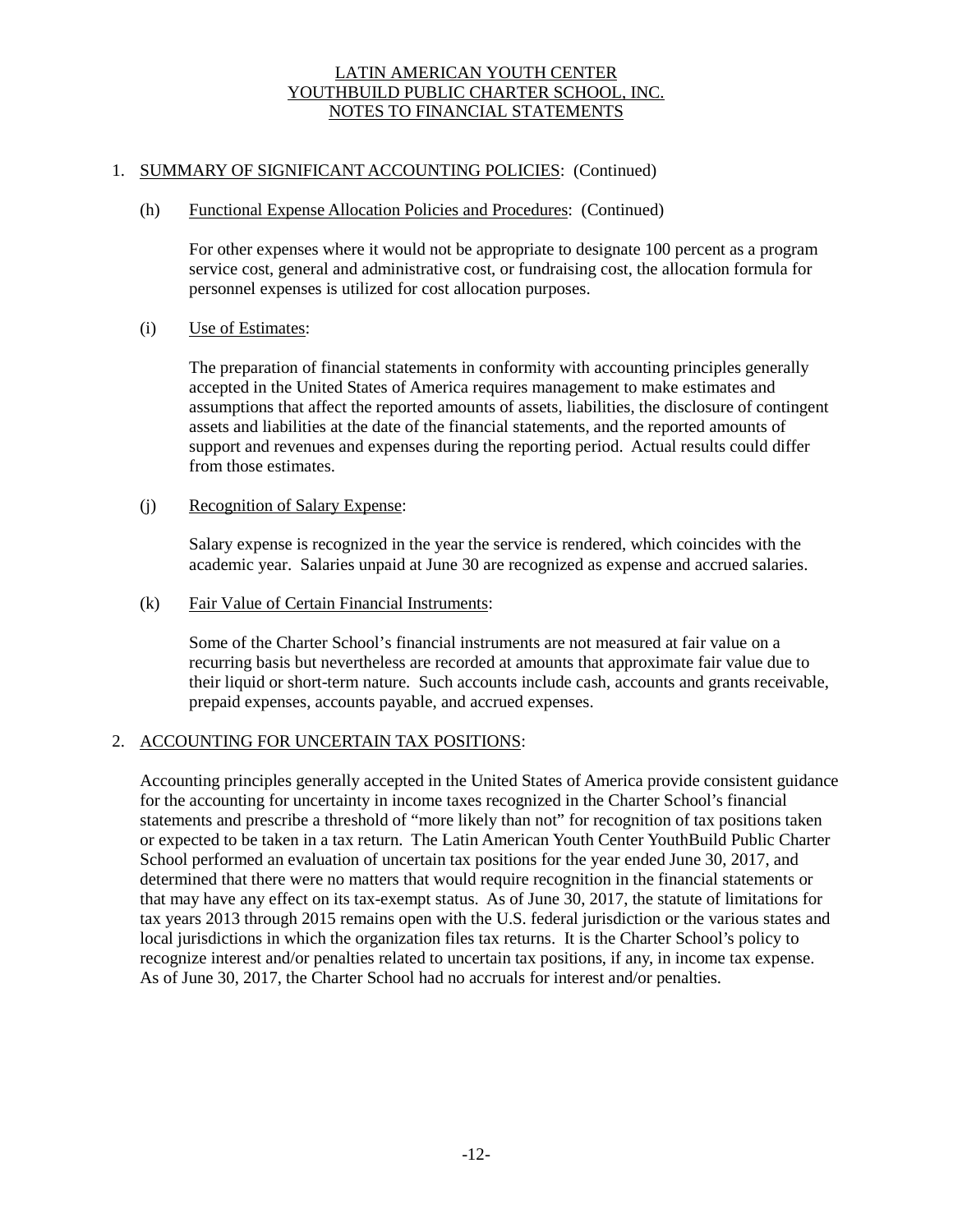## 3. CASH AND CASH EQUIVALENTS:

Cash at June 30, 2017 and 2016, totaled \$512,027 and \$270,530, respectively, and consisted of the following:

| June 30, 2017                            |         | June 30, 2016 |
|------------------------------------------|---------|---------------|
| <b>Interest Bearing Checking Account</b> | 512,027 | 270.530       |
| Total                                    | 512,027 | 270,530       |

For purposes of the cash flow statement and financial statement presentation, cash and cash equivalents are short term, highly liquid investments with maturities of three months or less.

The Latin American Youth Center YouthBuild Public Charter School maintains its operating funds in one financial institution. These accounts are covered under the Federal Deposit Insurance Corporation (FDIC) Program. Federal Deposit Insurance Corporation insurance coverage is \$250,000 per account category. Deposits held in non-interest-bearing transaction accounts are aggregated with any interest-bearing deposits and the combined total insured up to \$250,000.

As of June 30, 2017 and 2016, \$278,798 and \$53,210, respectively, of the bank balance was deposited in excess of Federal Deposit Insurance Corporation limits. Due to increased cash flows at certain times during the year, the amount of funds at risk may have been greater than at year end. The Latin American Youth Center YouthBuild Public Charter School was at risk for the funds held in excess of the insured amounts. The Charter School has not experienced any losses related to this account and does not believe it is exposed to any significant credit risk on cash and cash equivalents.

## 4. INVESTMENTS:

The Latin American Youth Center YouthBuild Public Charter School invested in equity and debt securities during the year ended June 30, 2016. The composition of investment return at June 30, 2016, all of which was recorded as unrestricted support, consisted of the following:

|                                       |   | June 30, 2016 |
|---------------------------------------|---|---------------|
| Interest                              | S | 872           |
| Dividends                             |   | 3,475         |
| <b>Capital Gain Distributions</b>     |   |               |
| Realized Gains/(Loss)                 |   | 20,181        |
| Unrealized Gain/(Loss) on Investments |   | (18, 597)     |
| Total                                 |   | 5.931         |

The Charter School closed their investment account during the year ended June 30, 2016.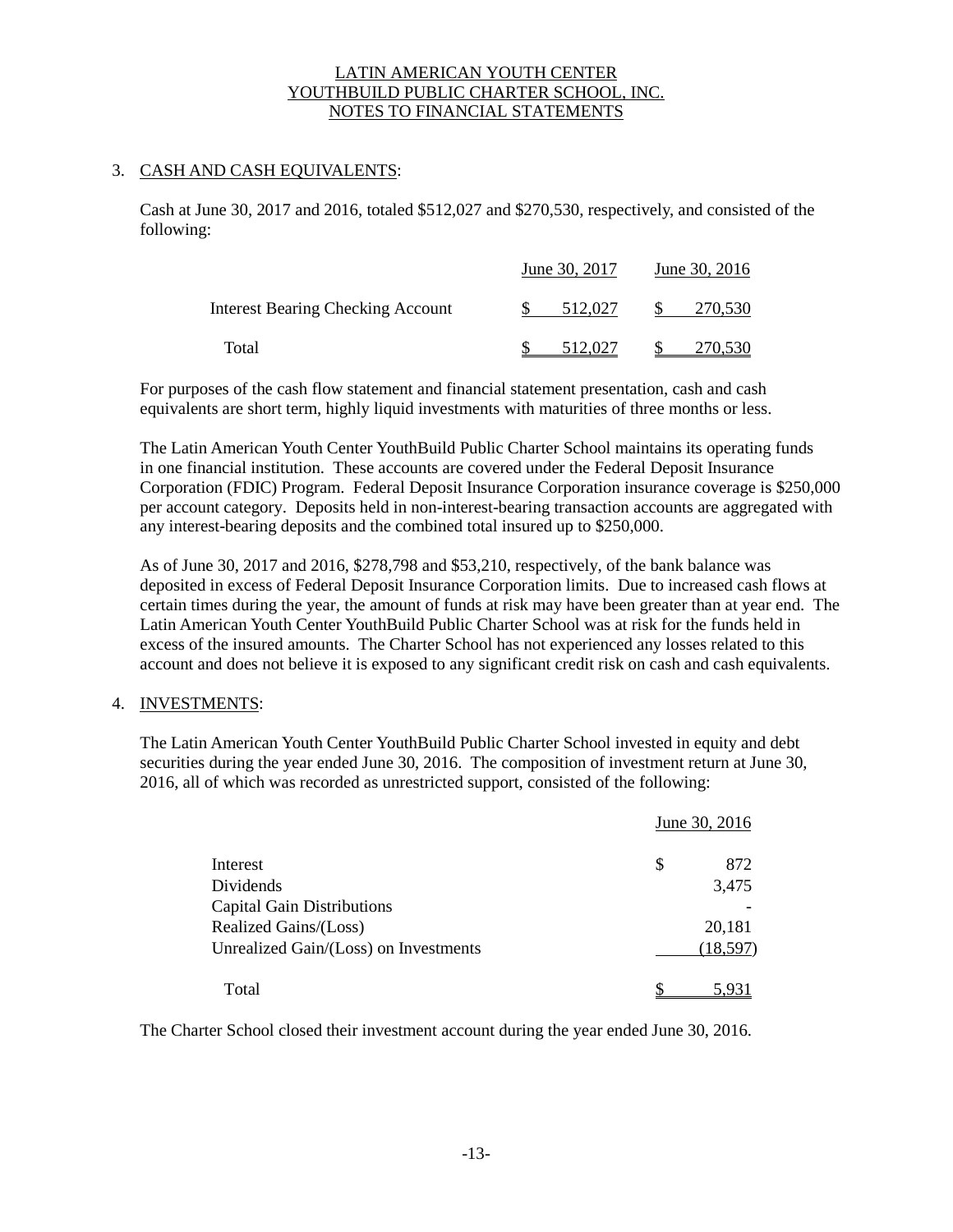## 5. ACCOUNTS AND GRANTS RECEIVABLE:

Accounts and grants receivable are current and considered to be fully collectible by management. Balances as of June 30, 2017 and 2016 consisted of the following:

|                                               | June 30, 2017 | June 30, 2016 |
|-----------------------------------------------|---------------|---------------|
| <b>Accounts Receivable</b>                    |               |               |
| Reimbursable Expenses                         | \$<br>1,271   | \$<br>3,366   |
| <b>Flexible Spending</b>                      | 488           |               |
| Per Pupil Funding - OSSE                      |               | 15,424        |
| Employee                                      |               | 2,317         |
| Total                                         | 1,759         | 21,107        |
| <b>Grants Receivable</b>                      |               |               |
| <b>AmeriCorps</b>                             | \$<br>86,671  | \$<br>50,803  |
| U.S. Department of Labor - YouthBuild Program | 23,340        |               |
| SOAR - Increasing Academic Quality            | 17,666        |               |
| District of Columbia - Vocational Education   |               | 28,975        |
| Total                                         | 127.677       | 79,778        |

The Charter School's accounts and grants receivable consists of unsecured amounts due from funding sources whose ability to pay is subject to changes in general economic conditions. Because the Charter School does not require collateral, it is at credit risk for the amounts owed to it throughout the year and at year end.

Accounts and grants receivable are stated at the amount management expects to collect from outstanding balances. Management provides for probable uncollectable amounts through a provision for bad debt expense and an adjustment to a valuation allowance based on its assessment of the current status of individual accounts. Balances that are still outstanding after management has used reasonable collection efforts are written off through a charge to the valuation allowance and a credit to accounts or grants receivable. Management believes that an allowance was not required based on its evaluation of collectability of receivables for the years ended June 30, 2017 and 2016.

Trade receivables related to program service fees are recognized as revenue on the accrual basis of accounting at the time the program activity has occurred. Credit is extended for a period of 60 days with no interest accrual at which time payment is considered delinquent. Trade receivables are written off as uncollectable when payment has not been received after 180 days.

## 6. FIXED ASSETS:

Furniture and equipment are recorded at cost, or in the case of contributed property at the fair market value at the date of contribution. If an expenditure in excess of \$1,000 results in an asset having an estimated useful life which extends substantially beyond the year of acquisition, the expenditure is capitalized at cost and depreciated over the estimated useful lives of the assets.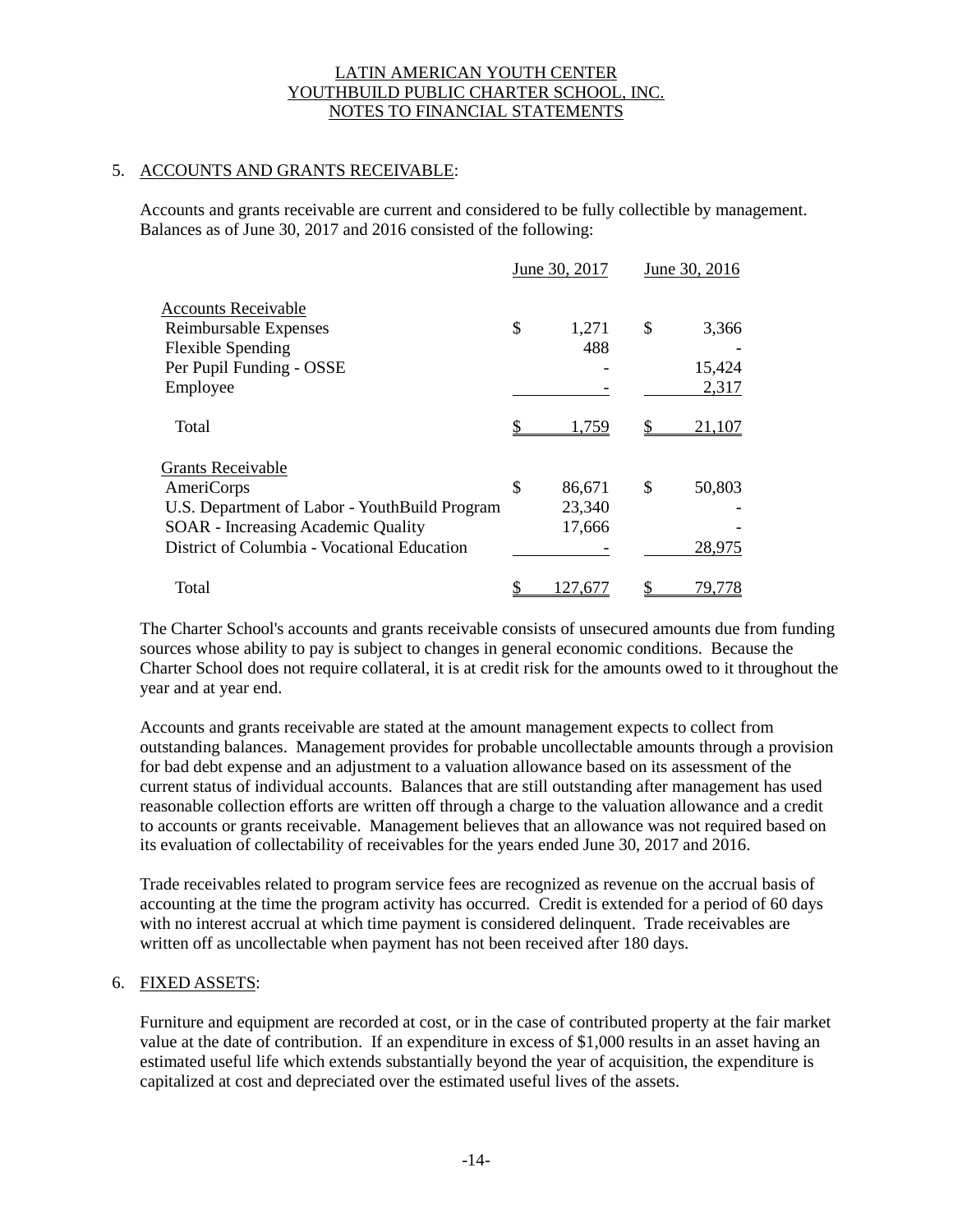## 6. FIXED ASSETS: (Continued)

When assets are retired, or otherwise disposed of, the cost and related accumulated depreciation is removed from the accounts and any resulting gain or loss is reflected in income for the period. Depreciation has been provided on the straight-line method over the estimated useful lives of the assets. Depreciation expense for the years ended June 30, 2017 and 2016 was \$19,488 and \$17,919, respectively. Maintenance and repairs are charged to expenses as incurred. Major classifications of fixed assets and their estimated useful lives are as summarized below:

## June 30, 2017

|                                                                         | Depreciable<br>Life            | Cost                               | Accumulated<br>Depreciation        | Net Book<br>Value               |
|-------------------------------------------------------------------------|--------------------------------|------------------------------------|------------------------------------|---------------------------------|
| Leasehold Improvements<br>Computer Equipment<br>Office Equipment        | 14 Years<br>3 Years<br>5 Years | \$<br>130,757<br>78,853<br>124,396 | \$<br>129,975<br>69,142<br>120,876 | \$<br>782<br>9,711<br>3,520     |
| Website                                                                 | 3 Years                        | 4,750                              | 198                                | 4,552                           |
| Total                                                                   |                                | 338,756                            | 320,191                            | 18,565<br>S                     |
| June 30, 2016                                                           |                                |                                    |                                    |                                 |
|                                                                         | Depreciable<br>Life            | Cost                               | Accumulated<br>Depreciation        | Net Book<br>Value               |
| Leasehold Improvements<br><b>Computer Equipment</b><br>Office Equipment | 14 Years<br>3 Years<br>5 Years | \$<br>130,757<br>74,838<br>124,396 | \$<br>66,325<br>60,871<br>119,240  | \$<br>64,432<br>13,967<br>5,156 |
| Total                                                                   |                                | 329,991                            | 246,436                            | 83,555<br>\$                    |

#### **Leasehold Improvement Abandonment**

During the year ending June 30, 2017, the Charter School agreed to relocate from its school facility at  $3014\,14<sup>th</sup>$  Street, NW, Washington, DC, to a building located at 3220  $16<sup>th</sup>$  Street, NW, Washington, DC. The Charter School moved into this new location on July 21, 2017. As a result of this move, the Charter School has recognized a loss on the abandonment of leasehold improvements in its financial statements for the year ended June 30, 2017 in the amount of \$54,267. At year end, the Charter School's financial statements reflected the cost of leasehold improvements of \$130,757 and accumulated depreciation of \$129,975. The remaining book value of \$782 represents one month of amortization for the month of July 2017.

## 7. REFUNDABLE ADVANCES:

The Latin American Youth Center YouthBuild Public Charter School records cash receipts on grants in excess of costs incurred on grants as refundable advances until they are expended for the purposes of the grant, at which time they are recognized as unrestricted support. The balance of refundable advances as of June 30, 2017 and 2016 was \$5,338 and \$33,025, respectively.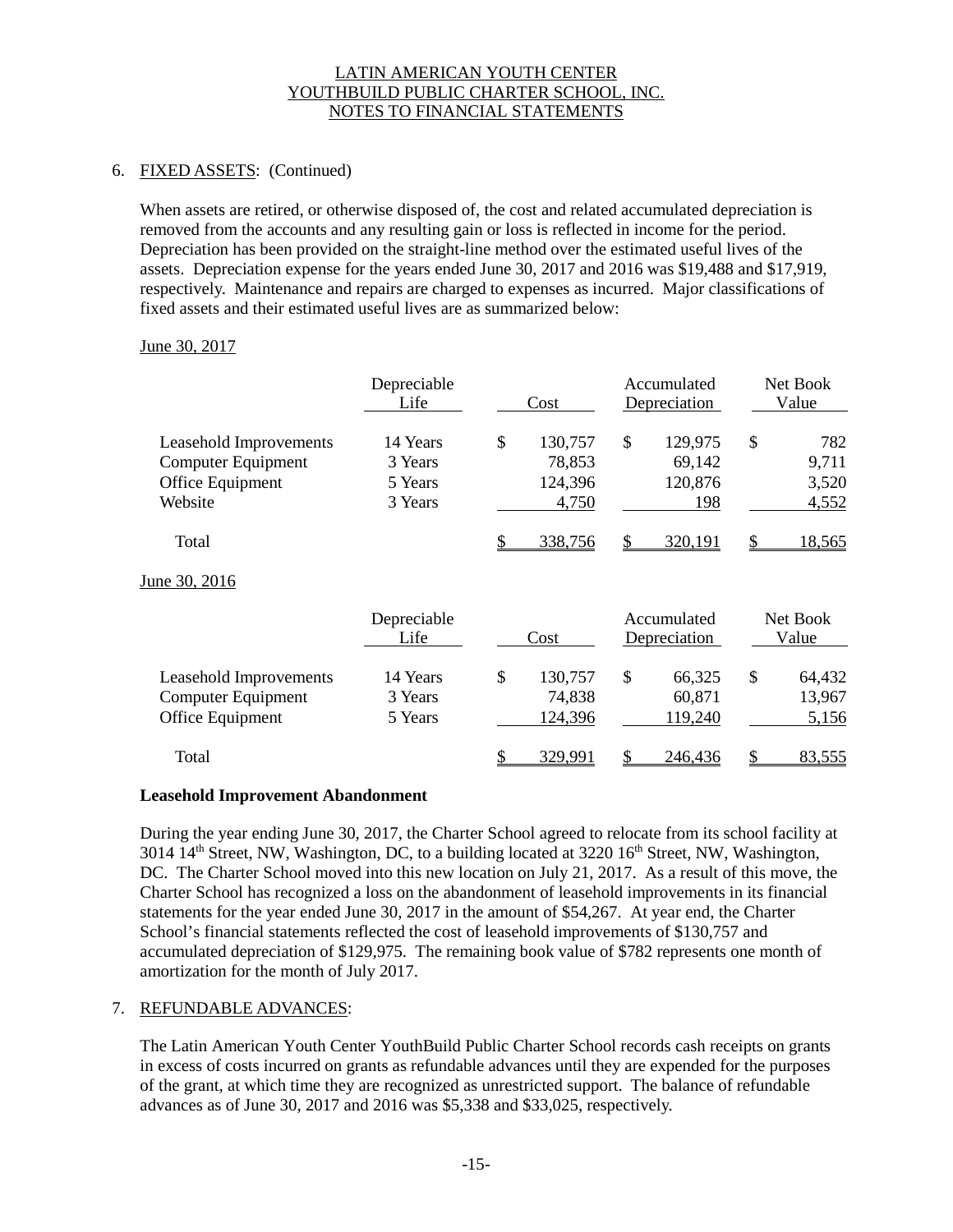## 8. DISTRICT OF COLUMBIA PUBLIC CHARTER SCHOOL BOARD CONTRACT:

The Charter School was approved by the District of Columbia Public Charter School Board to operate a charter school in the District of Columbia. The District of Columbia Public Charter School Board (DCPCSB) is responsible for the ongoing oversight of the Charter School's fiscal management and academic acceptability. The contract dated May 24, 2005, provides for a 15-year charter effective the date of first operation. If not renewed, the charter contract will expire on or about January 1, 2020. The charter contract may be renewed for successive 15-year periods if the DCPCSB deems that the Latin American Youth Center YouthBuild Public Charter School is in compliance with its charter contract and District statutory provisions. In addition, in accordance with the Charter School Act, the DCPCSB is required to review YouthBuild's charter every five years, with the first such review having occurred in the spring of 2015. The DCPCSB may revoke (or not renew) a charter school contract if a school violates applicable law, materially violates the charter contract or fails to meet the student academic achievement expectations set forth in the charter contract. Consequently, management does not anticipate non-renewal or revocation of its charter.

As part of the agreement with the DCPCSB, the Charter School may be charged a public charter school fee, which is not to exceed one percent of the total revenues (less philanthropic and investment revenues) within the annual budget to cover the costs of undertaking the ongoing administrative responsibilities of the Board. For the years ended June 30, 2017 and 2016, the Charter School incurred \$30,354 and \$28,688, respectively, in administrative fees.

The charter contract provides that the YouthBuild Public Charter School may educate up to a predetermined number of students. However, this enrollment limit may be raised upon notification to and acceptance by the DCPCSB. The Charter School enrollment ceiling for the years ended June 30, 2017 and 2016 was not permitted to be greater than 115 students. Audit enrollment for the 2016/2017 year averaged between 77 and 115 students and enrollment for the 2015/2016 year averaged between 62 and 115 students.

## 9. PER-PUPIL FUNDING ALLOCATION:

The Charter School receives local funding from the District of Columbia in the form of per-pupil educational allotments and facility allotments. This funding is based on the equivalent number of full-time students and is determined annually. For the year ended June 30, 2017, the per-student rate was \$13,942 for the educational allotment and \$3,124 for the facility allotment. For the year ended June 30, 2016, the per-student rate was \$13,668 for the educational allotment and \$3,124 for the facility allotment. Additional allotments were made for Special Education Services and English as a Second Language. Per-pupil funding for the years ended June 30, 2017 and 2016 were as follows:

|                              | June 30, 2017 | June 30, 2016 |
|------------------------------|---------------|---------------|
| Grade Level - Alternative    | 1,603,339     | 1,571,875     |
| Special Education            | 233,180       | 299,827       |
| English as a Second Language | 90,140        | 102,324       |
| <b>Facilities Allowance</b>  | 359,260       | 359,260       |
| Total                        | 2,285,919     | 2.333.286     |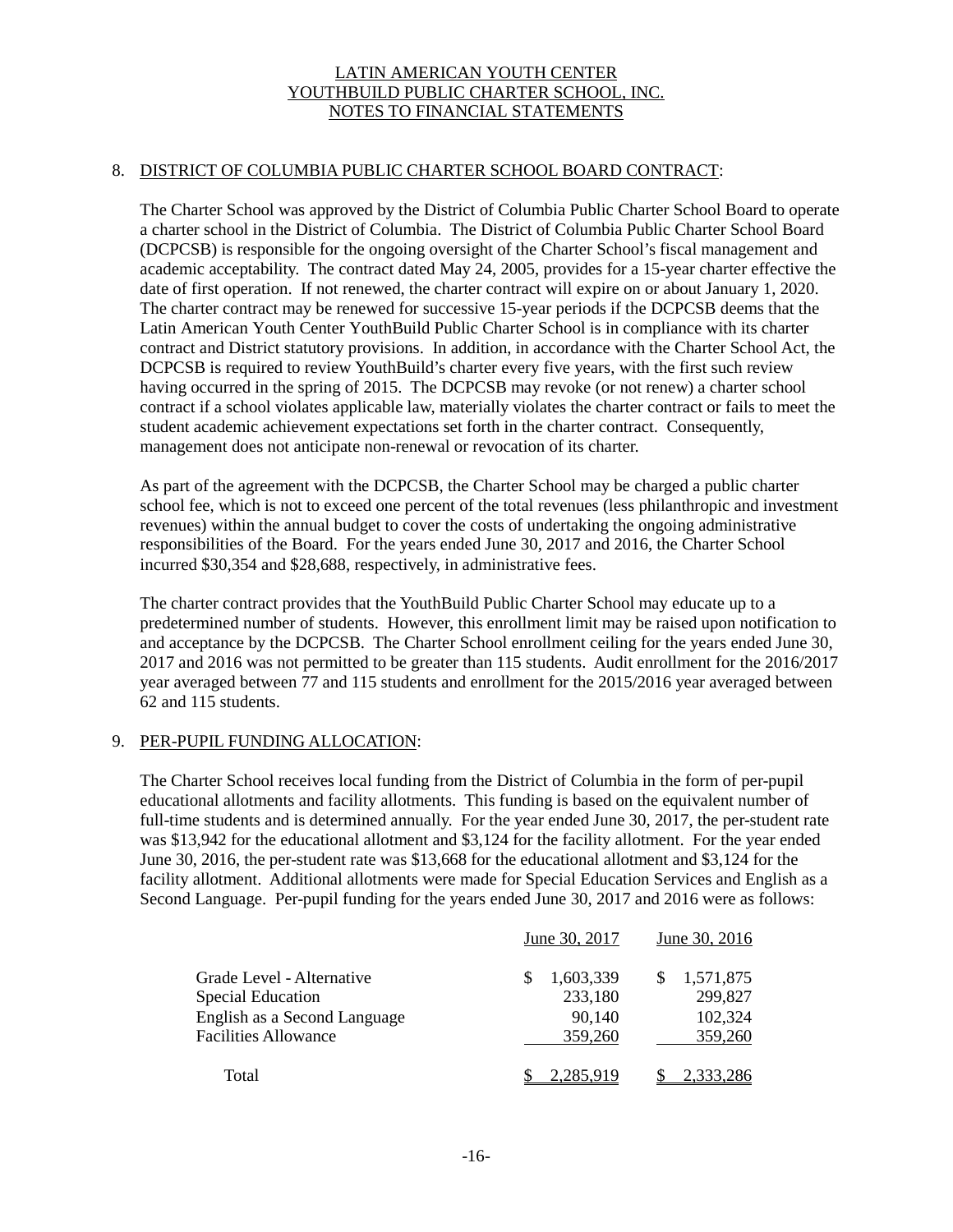## 10. FEDERAL ENTITLEMENTS AND GRANTS:

During the years ended June 30, 2017 and 2016, the Charter School participated in the following federal award programs:

|                                             |   | June 30, 2017 | June 30, 2016 |         |  |
|---------------------------------------------|---|---------------|---------------|---------|--|
| Department of Labor - YouthBuild Program    | S | 604.971       | <b>S</b>      | 455,161 |  |
| SOAR - Increasing Academic Quality          |   | 91,220        |               |         |  |
| AmeriCorps                                  |   | 51,691        |               | 60,943  |  |
| District of Columbia - Vocational Education |   | 1,586         |               | 55,283  |  |
| Total                                       |   | 749 468       |               | 571,387 |  |

YouthBuild is a youth and community development program that simultaneously addresses several core issues facing low-income communities: housing, education, employment, crime prevention, and leadership development.

The YouthBuild model balances in-school learning, geared toward a high school diploma or passing the General Education Development (GED) test, and construction skills training, geared toward a career placement for the youth. The in-school component is an alternative education program that assists youth who are often significantly behind in basic skills to obtain a high school diploma or GED credential. The primary target populations for YouthBuild are high school dropouts that may also be adjudicated youth, youth aging out of foster care, and other at-risk youth populations. The YouthBuild model enables these youth to access the education they need to move on to postsecondary and high-growth, high demand jobs which will enable them to prosper in the  $21<sup>st</sup>$  century economy. The funding for this grant is authorized by Subtitle D of Title I of the Workforce Investment Act (WIA).

## 11. COMMITMENTS:

## **Building Lease - 3014 14th Street**

The Latin American Youth Center YouthBuild Public Charter School originally entered into a sublease agreement with the Latin American Youth Center effective for a one-year period commencing on July 1, 2006, and ending on June 30, 2007, for the rental of a building located at 3014 14th Street, NW, Washington, DC. This lease was renewed on July 1, 2007 for an additional two-year period through June 30, 2009.

During July 2008, the Latin American Youth Center YouthBuild Public Charter School executed an amendment to the current lease agreement which was to expire on June 30, 2009, by extending the lease term until June 30, 2023. The lease amendment increased the rented square footage from 6,962 square feet to 12,006 square feet and increased the monthly rental payment to \$22,000 per month effective July 1, 2008, with yearly increases of 3%. On April 8, 2016, the Latin American Youth Center provided a rent reduction of \$6,000 per month for the period of July 1, 2016, through June 30, 2017. As of June 30, 2017, the Charter School was paying a reduced monthly lease payment of \$20,269, however this lease payment was scheduled to escalate to a monthly payment of \$27,869 effective July 1, 2017.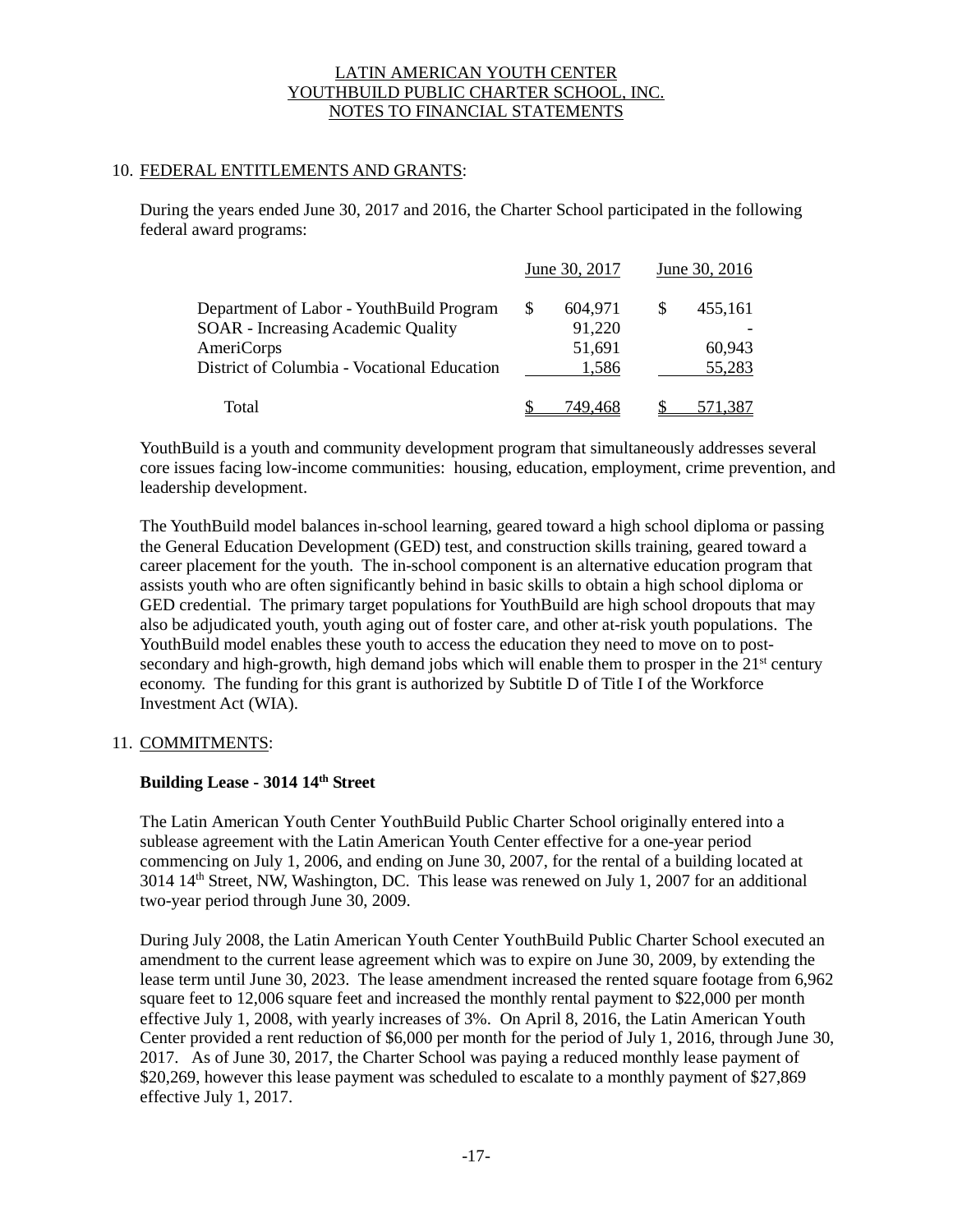## 11. COMMITMENTS: (Continued)

## **Building Lease - 3014 14th Street** (Continued)

The Charter School is obligated to pay a proportion of the annual increase in operating cost of the leased property in the event the landlord bills for such costs. Rental expense for the years ended June 30, 2017 and 2016 was \$243,230 and \$315,230, respectively. During the month of July 2017, the Charter School terminated this lease with the Latin American Youth Center.

#### **Building Lease - 3220 16th Street**

The Latin American Youth Center YouthBuild Public Charter School entered into a lease agreement with the Holy Spirit Association for the Unification of World Christianity for the rental of 11,000 square feet of a building located at 3220 16<sup>th</sup> Street, NW, Washington, DC. This lease commenced on July 21, 2017, for a two-year term ended July 20, 2019. This lease requires monthly lease payments of \$24,063 in year one and increases to \$24,784 in year two. The Charter School is obligated to pay a proportion of the annual increase in operating cost of the leased property. There was no rental expense related to this lease for the year ended June 30, 2017. Future minimum rental lease payment requirements for the next three years are as follows:

| Year Ended June 30, |   |         |
|---------------------|---|---------|
| 2018                | S | 273,226 |
| 2019                |   | 296,947 |
| 2020                |   | 15,990  |
| Total               |   | 586.163 |

#### **Copier Lease**

The Latin American Youth Center YouthBuild Public Charter School entered into an operating lease with Wells Fargo Financial Leasing, Inc., on September 8, 2015, for the rental of a Copystar 4551CI photocopier. This lease calls for thirty-sixty (36) monthly payments of \$399 commencing on September 10, 2015. Rental expense for the years ending June 30, 2017 and 2016, was \$5,219 and \$4,378, respectively. Future minimum payments due under this lease are as follows:

| Year Ended June 30, |             |
|---------------------|-------------|
| 2018                | \$<br>4,788 |
| 2019                | 918         |
| Total               |             |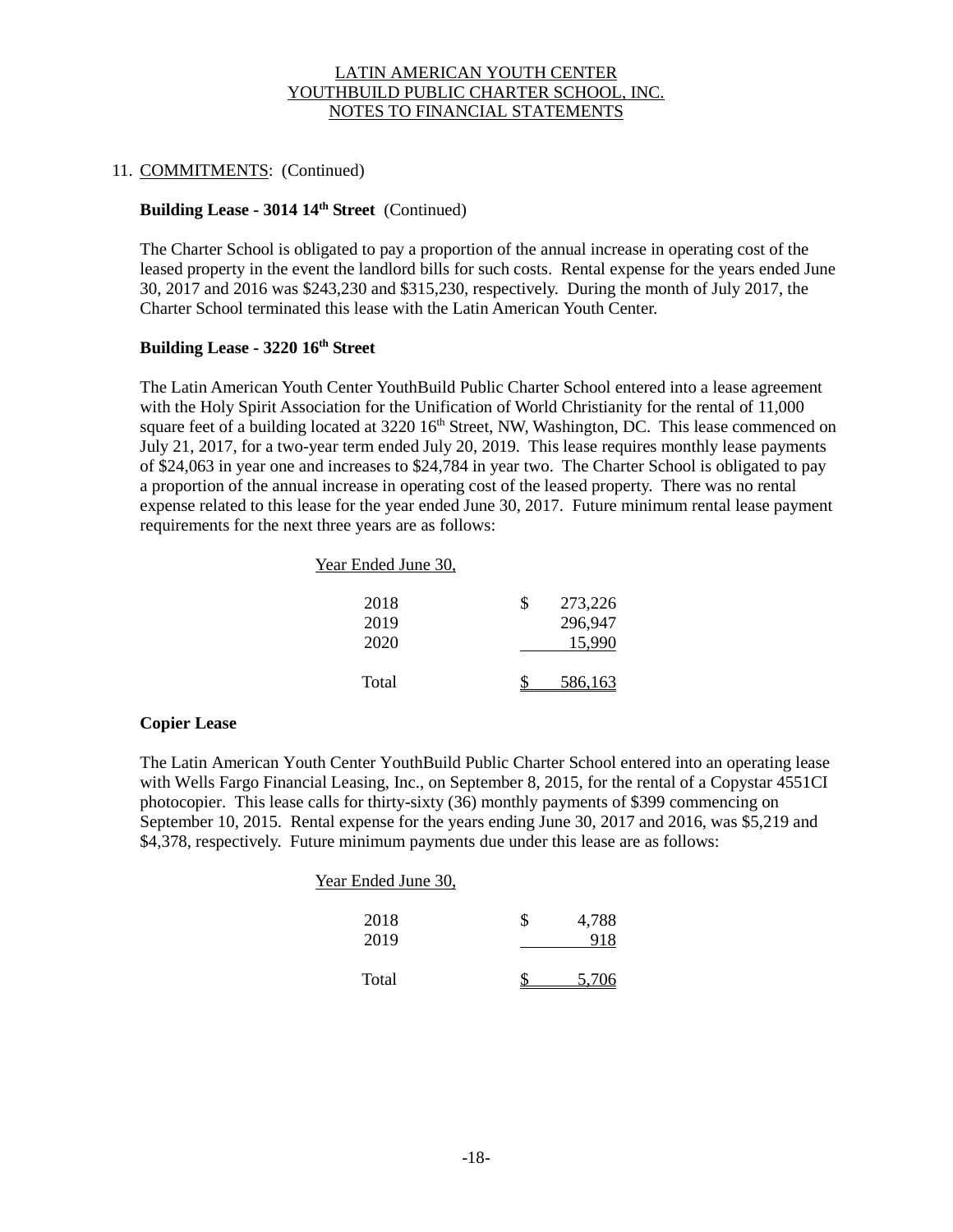## 12. RELATED PARTY TRANSACTIONS:

## **Latin American Youth Center**

The Latin American Youth Center YouthBuild Public Charter School was formed as a not-for-profit corporation on October 7, 2004, by the Latin American Youth Center, a separate  $501(c)(3)$ organization. Prior to its formation, the YouthBuild Public Charter School operated as a separate program of the Latin American Youth Center.

The Latin American Youth Center received a grant from the U.S. Department of Housing and Urban Development to assist in the operations of the YouthBuild Program. Various transactions occurred during the year between the two organizations including the following:

a) Office space is subleased by the Charter School from the Latin American Youth Center. As of June 30, 2017, the Charter School paid monthly payments in the amount of \$20,269. Rent expense to the Latin American Youth Center for the years ended June 30, 2017 and 2016, was \$243,230 and \$315,230, respectively.

## **Contributions**

Various board members of the Latin American Youth Center YouthBuild Public Charter School, organizations for which they are affiliated, and relatives of board members gave contributions to the organization in the amount of \$950 and \$2,000 during the years ended June 30, 2017 and 2016, respectively.

The National Chapter of YouthBuild USA gave various grants to the Latin American Youth Center YouthBuild Public Charter School during the years ended June 30, 2017 and 2016.

Total grants were as follows:

|                                                               | June 30, 2017 | June 30, 2016 |  |  |
|---------------------------------------------------------------|---------------|---------------|--|--|
| National and Community Service -<br>Passed Through AmeriCorps | 51.691        | 60.943        |  |  |
| Total                                                         | 51.691        |               |  |  |

## 13. CONCENTRATIONS:

## **Revenues**

Based on the nature and purpose of the Latin American Youth Center YouthBuild Public Charter School, significant revenues are received through parties interested in helping out-of-school youth. The Charter School receives public funds from the DC government based on the number of students they enroll according to the Uniform Per Student Funding Formula developed by the Mayor and City Council. This per pupil allocation is supplemented with extra funds for students with special needs.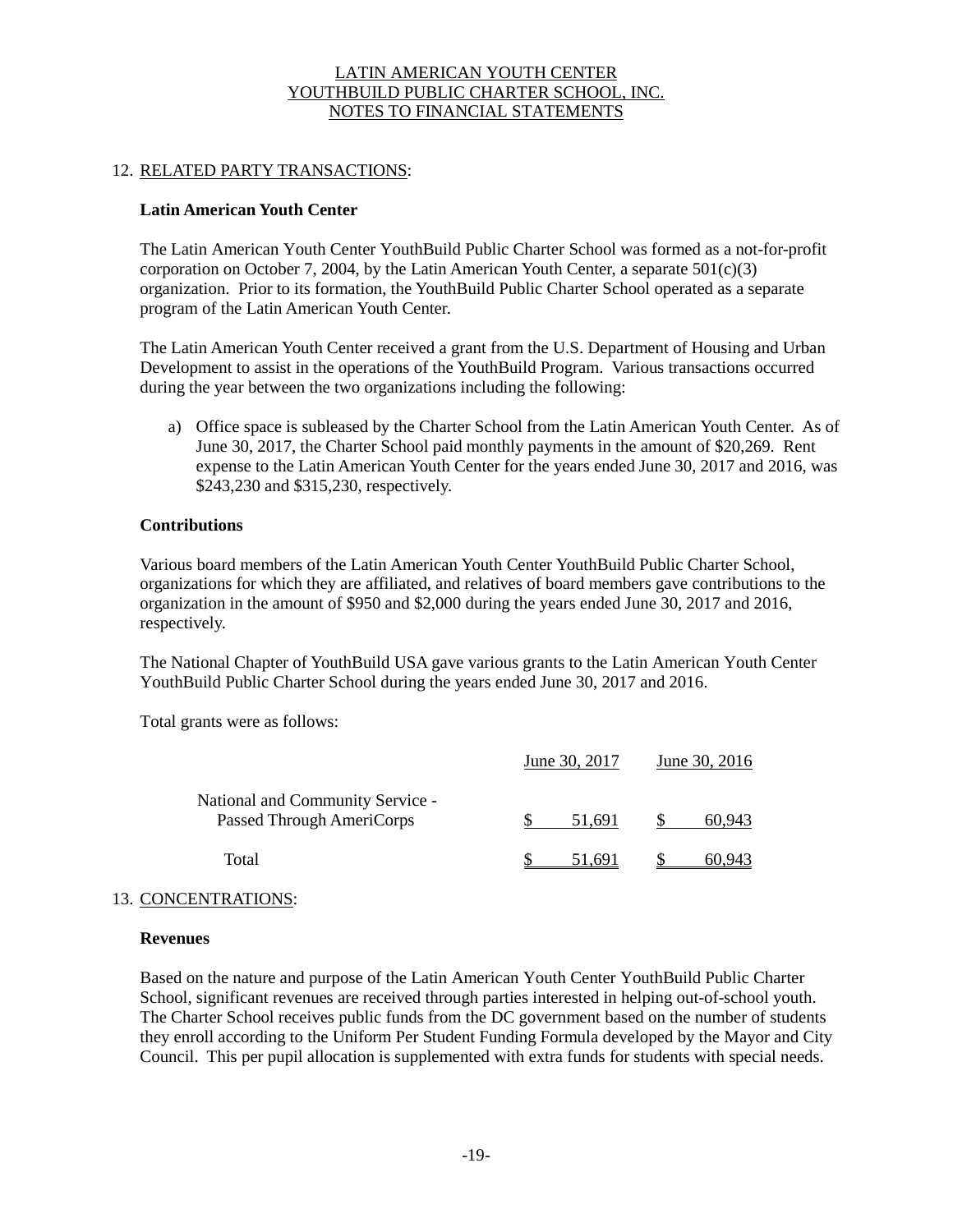## 13. CONCENTRATIONS: (Continued)

#### **Revenues** (Continued)

During the years ended June 30, 2017 and 2016, seventy-five percent (75%) and seventy-eight percent (78%), respectively, of total support was received from the District of Columbia in the form of per pupil funding. In addition, twenty percent (20%) and fifteen percent (15%), respectively, was received as a federal grant under the YouthBuild Program for the years ended June 30, 2017 and 2016.

The Charter School is limited to enrolling students that are residents of the District of Columbia. As a DC Public Charter School, the School must compete for students against the DC Public School system as well as other DC Public Charter Schools.

#### 14. CONTINGENCIES:

The Latin American Youth Center YouthBuild Public Charter School was granted its charter by the District of Columbia Public Charter School Board and the District of Columbia Board of Education, authorized under the District of Columbia School Reform Act of 1995, Public Law 104-134, as amended. The Charter School has no reason to believe that this relationship will be discontinued in the foreseeable future. However, any interruption of this relationship (i.e., the failure to continue this charter authorization or withholding funds) could adversely affect ability to finance ongoing operations.

The Charter School depends on per pupil allocations, grants, and contributions for a significant portion of its revenues. The ability of the sources of revenues to continue giving amounts comparable with prior years may be dependent upon future economic conditions and continued deductibility for income tax purposes of grants and contributions to the School. While the Charter School's board of directors and management believe the Charter School has the resources to continue its programs, its ability to do so, and the extent to which it continues, may be dependent on the above factors.

Laws and regulations governing charter schools are complex and subject to interpretation. The Charter School believes that it is in compliance with all applicable laws and regulations and is not aware of any pending or threatened investigations involving allegations of potential wrongdoing. Therefore, no provision has been recorded in the accompanying financial statements for such contingencies. The viability of public charter schools and funding for these schools is dependent on the consensus of current and future administration of the District of Columbia Government. Any future change in dynamics could adversely affect the operations of public charter schools.

## 15. SUBSEQUENT EVENTS:

#### **Rental Lease Termination**

During the month of July 2017, the Charter School terminated their lease agreement for the rental of a building located at  $3014 \, 14$ <sup>th</sup> Street, NW, Washington, DC. This lease was originally scheduled to expire on June 30, 2023. The Charter School is required to pay the Latin American Youth Center \$196,473 as a result of the early lease termination.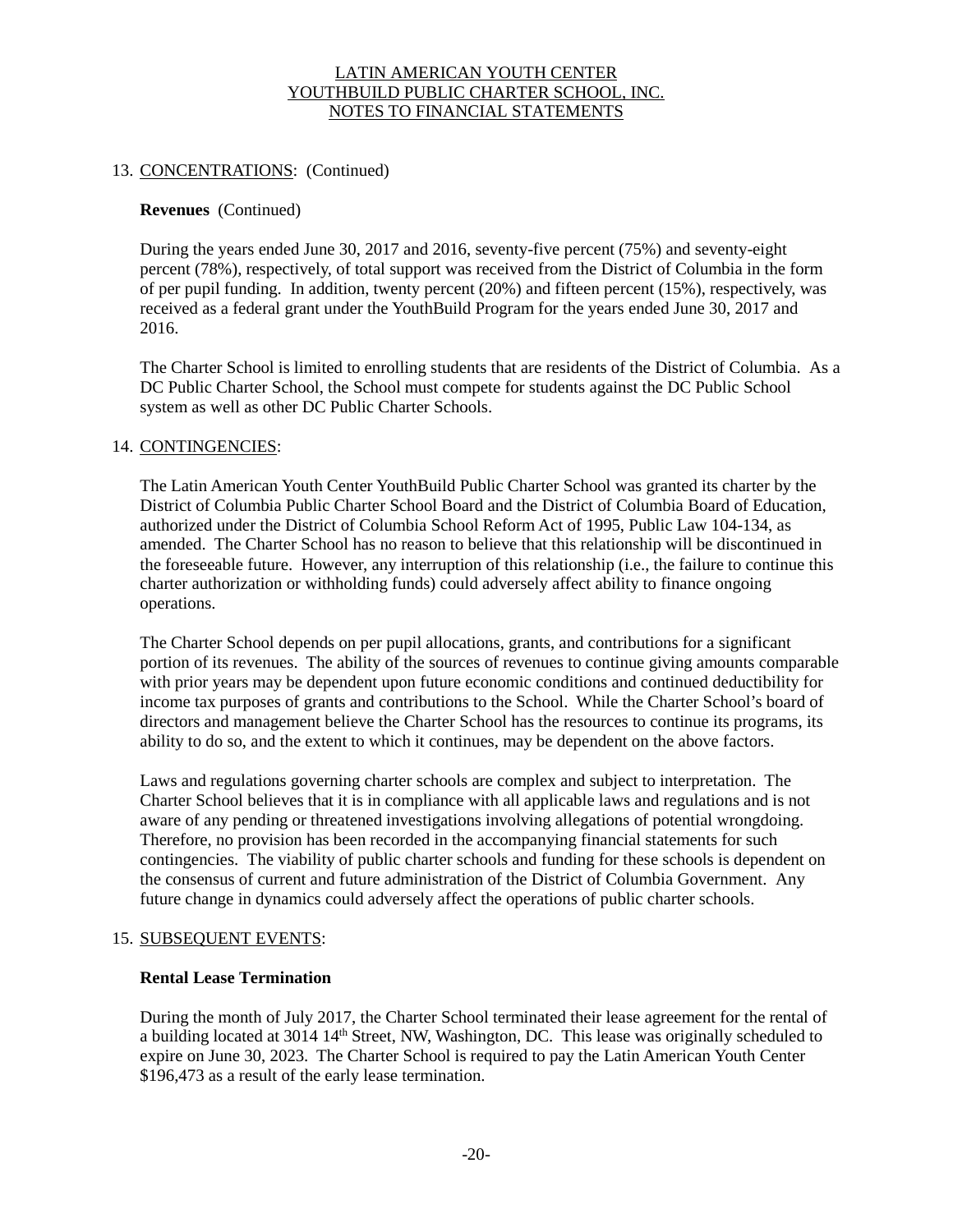## 15. SUBSEQUENT EVENTS: (Continued)

## **Additional Funding - Washington Teacher's Union Contract**

On October 1, 2017, the City Council approved the Washington Teacher's Union Contract. This contract will result in additional funds to both DC Public Schools and DC Public Charter Schools through an increase in the Uniform per Student Funding Formula. These additional funds result in a 5.9% increase above the original per pupil funding amounts. The Charter School will receive an additional one-time payment during the year ended June 30, 2018 to reflect the increase to the 2017 fiscal year per pupil funding base rate. The amount paid to the Charter School will be calculated based on the final enrollment audit count, supplemental payments and extended school year funding for the year ended June 30, 2017. The 2017 fiscal year base rate will increase by an amount of \$203 over the original base rate of \$9,682 to a revised base rate of \$9,885.

#### **Financial Statement Preparation**

In preparing these financial statements, management has evaluated events and transactions for potential recognition or disclosure through October 4, 2017, the date the financial statements were available to be issued, and has determined that no adjustments are necessary to the amounts reported in the accompanying financial statements.

#### 16. FUNDRAISING:

During the years ended June 30, 2017 and 2016, expenses incurred for the purpose of fundraising were \$6,226 and \$17,887, respectively.

#### 17. ADVERTISING:

Advertising was conducted for the purpose of promoting open enrollment and student recruiting to the school and to provide outreach to the community. In addition, advertising costs were incurred for the purpose of teacher recruiting. Advertising costs and recruiting costs are expensed when incurred. Direct advertising expenses were \$12,172 and \$14,127 for the years ended June 30, 2017 and 2016, respectively.

#### 18. RETIREMENT PLAN:

#### **401(k) Plan**

The Latin American Youth Center YouthBuild Public Charter School provides pension benefits for its employees through a defined contribution 401(k) retirement plan which is currently administered by John Hancock. In a defined contribution plan, benefits depend solely on amounts contributed to the plan plus investment earnings. Provisions of the plan allow for the employees to contribute up to the statutory limits set by the Internal Revenue Code.

Through the calendar year ended December 31, 2015, the Charter School was required to make employer non-elective safe harbor contributions of 3% of annual employee compensation for employees with one or more years of employment. Authorized entry dates into the plan were the next calendar month following the date that the eligibility requirements are met.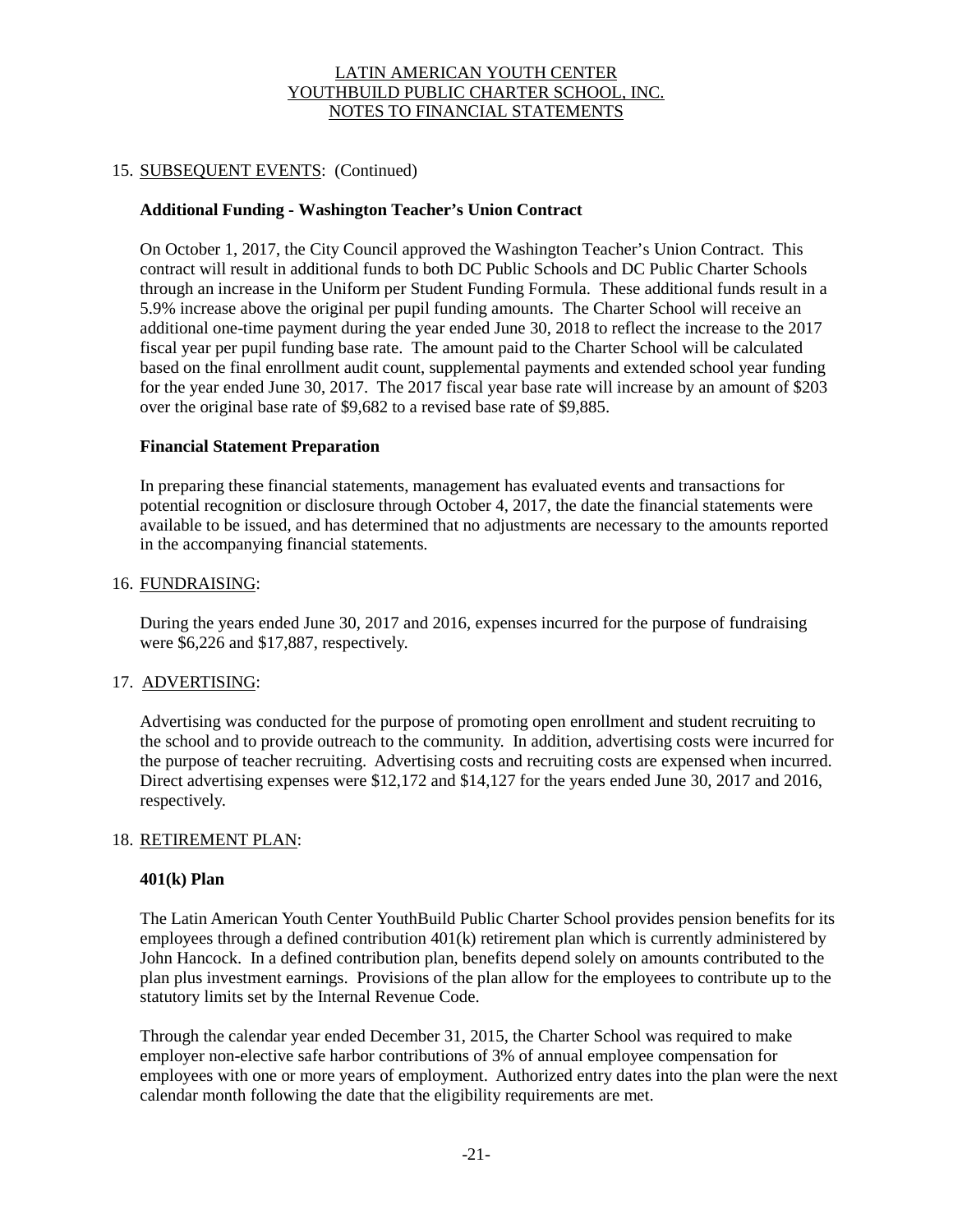## 18. RETIREMENT PLAN: (Continued)

#### **401(k) Plan** (Continued)

Effective January 1, 2016, the Charter School elected to discontinue the employer non-elective safe harbor contribution and adopt a discretionary matching allocation formula for all employees that meet one full month of service. Whether a match is to be made and the percentage limitation for such match is determined on an annual calendar year basis.

Participants are 100% vested in their contributions and the 3% employer safe harbor contribution. There is no unfunded past service liability. The Charter School's contributions for the years ended June 30, 2017 and 2016 were \$15,376 and \$28,361, respectively.

## 19. EMPLOYEE BENEFITS:

The cost of fringe benefits incurred for the years ended June 30, 2017 and 2016 consisted of the following:

|                               | June 30, 2017 |        | June 30, 2016 |         |
|-------------------------------|---------------|--------|---------------|---------|
| Social Security/Medicare      | \$            | 83,167 | \$            | 95.684  |
| <b>Health Insurance</b>       |               | 76,609 |               | 95,564  |
| Life and Disability Insurance |               | 5,717  |               | 4,844   |
| Retirement                    |               | 15,376 |               | 28,361  |
| Unemployment                  |               | 12,672 |               | 11,442  |
| <b>Workers Compensation</b>   |               | 17,689 |               | 16,940  |
| Total                         |               |        |               | 252.835 |

#### **Flexible Benefits Plan**

The Charter School adopted a Section 125 Flexible Benefits Plan (Cafeteria Plan). Under this plan, employees are permitted to use pre-tax benefit dollars through payroll deduction to pay for health and dental insurance premiums, and dependent care expenses.

## **Educational Assistance Program**

The Charter School adopted a Section 127 Employee's Educational Assistance Program. Under this plan, payments up to an amount of \$5,250 paid on behalf of an employee for tuition, fees, books and supplies are considered to be a tax free benefit.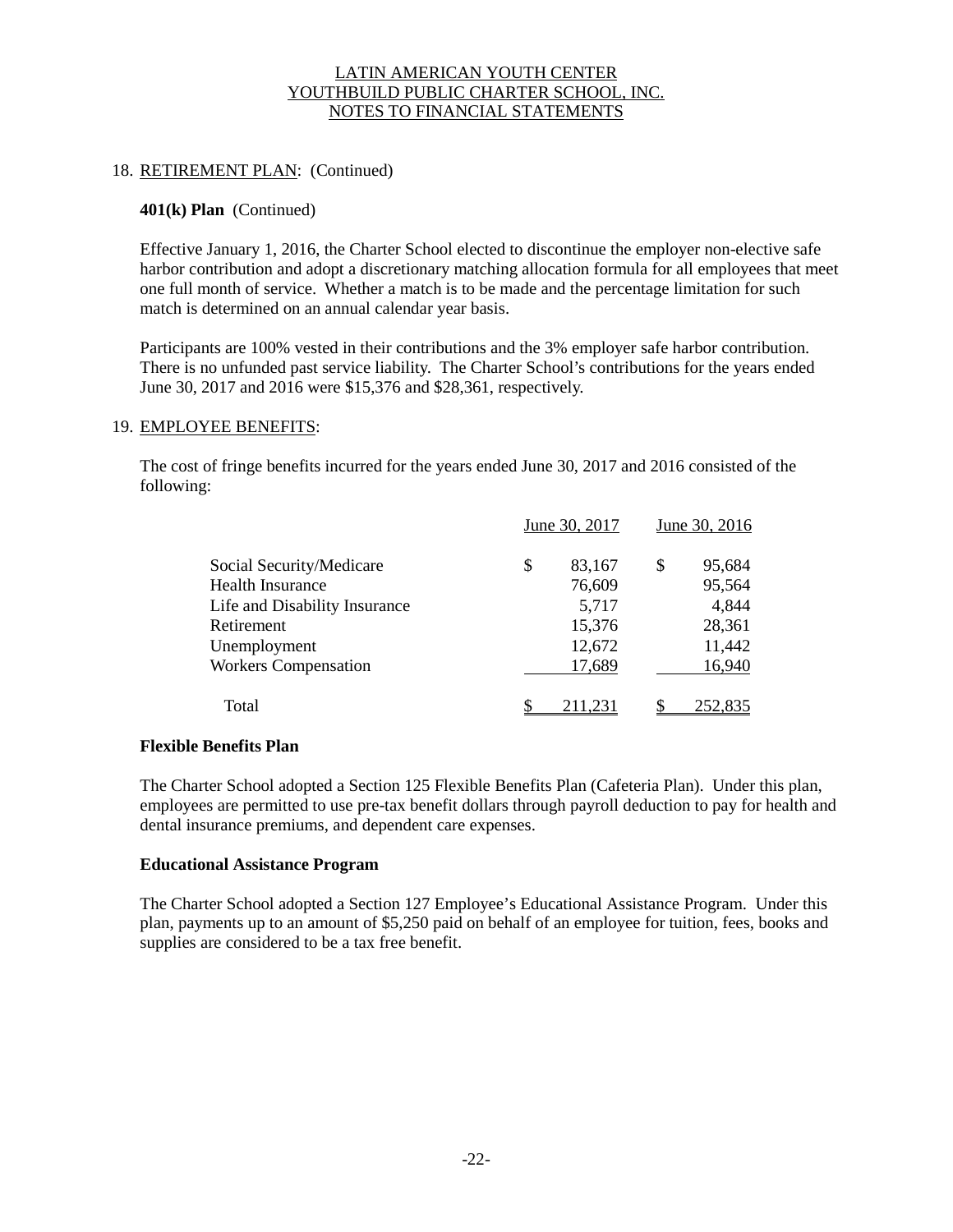## 20. OCCUPANCY COST:

The cost of occupancy for the years ended June 30, 2017 and 2016 consisted of the following:

|                              | June 30, 2017 |         | June 30, 2016 |         |
|------------------------------|---------------|---------|---------------|---------|
| Rent                         | \$            | 243,230 | \$            | 315,230 |
| Janitorial Services/Supplies |               | 42,120  |               | 34,320  |
| Depreciation - Leasehold     |               | 9,383   |               | 9,384   |
| Maintenance and Repair       |               | 6,459   |               | 9,986   |
| Utilities                    |               | 11,173  |               | 10,793  |
| Storage                      |               | 2,188   |               | 1,531   |
| Pest Control                 |               | 340     |               | 340     |
| Total                        |               | 314.893 |               |         |

## 21. CONSOLIDATION:

Management has applied the principles of FASB ASC 958-810, *Reporting of Related Entities by Notfor-Profit Organizations*, in assessing the need to consolidate the financial statements of the Charter School with those of the Latin American Youth Center. Under FASB ASC 958-810, consolidation should occur if both an economic interest between the organizations and control by a majority of common board members exist. Based on the criteria stipulated in the pronouncement, management has determined that financial statement consolidation is not appropriate for the fiscal years ending June 30, 2017 and 2016. Therefore, the accompanying financial statements reflect only the activity and net assets of the Charter School.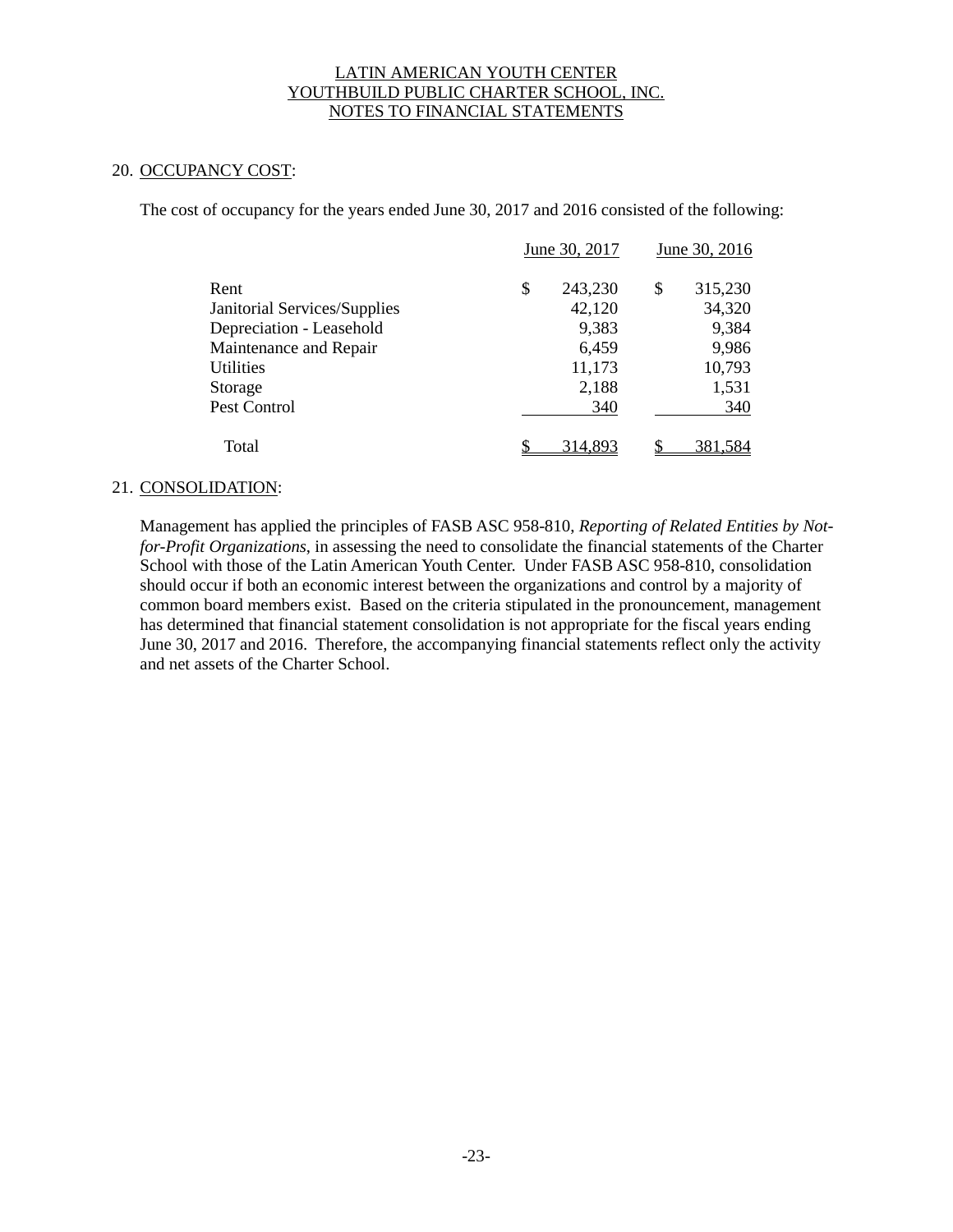#### LATIN AMERICAN YOUTH CENTER YOUTHBUILD PUBLIC CHARTER SCHOOL, INC. COMPARATIVE SCHEDULES OF FUNCTIONAL EXPENSES FOR THE YEARS ENDED JUNE 30, 2017 AND 2016

|                                                  | June 30, 2017           |                         |                               |                      | June 30, 2016           |                         |                               |                       |
|--------------------------------------------------|-------------------------|-------------------------|-------------------------------|----------------------|-------------------------|-------------------------|-------------------------------|-----------------------|
|                                                  | Total                   | Educational<br>Services | General and<br>Administrative | Fundraising          | Total                   | Educational<br>Services | General and<br>Administrative | Fundraising           |
| Personnel, Salaries and Benefits:                |                         |                         |                               |                      |                         |                         |                               |                       |
| Principal/Executive Salaries                     | $\mathbb{S}$<br>142,858 | $\mathbb{S}$<br>100,000 | 38,769<br>$\mathbb{S}$        | \$<br>4,089          | $\mathbb{S}$<br>197,181 | $\mathbb{S}$<br>125,094 | \$<br>64,775                  | 7,312<br>$\mathbb{S}$ |
| Teachers' Salaries                               | 397,055                 | 397,055                 |                               |                      | 383,853                 | 383,853                 |                               |                       |
| <b>Workforce Training</b>                        | 293,494                 | 293,494                 |                               |                      | 281,875                 | 281,875                 |                               |                       |
| <b>Support Services</b>                          | 193,317                 | 193,317                 |                               |                      | 237,330                 | 237,330                 |                               |                       |
| <b>Clerical Services</b>                         | 39,451                  | 29,588                  | 9,863                         |                      | 39,672                  | 29,754                  | 9,918                         |                       |
| <b>Business Operations Salaries</b>              | 54,062                  | 38,571                  | 15,491                        |                      | 129,385                 | 51,670                  | 73,546                        | 4,169                 |
| <b>Employee Benefits</b>                         | 115,392                 | 108,366                 | 6,605                         | 421                  | 145,709                 | 127,374                 | 17,017                        | 1,318                 |
| Payroll Taxes                                    | 95,839                  | 90,003                  | 5,486                         | 350                  | 107,126                 | 93,646                  | 12,511                        | 969                   |
| Leased Employees and Temporary Help              | 1,893                   |                         | 1,893                         |                      | 1,798                   |                         | 1,798                         |                       |
| <b>Staff Development Costs</b>                   | 6,748                   | 6,748                   |                               |                      | 3,954                   | 3,954                   |                               |                       |
| Other Staff Related Expenses                     | 5,598                   | 5,258                   | 320                           | 20                   | 3,502                   | 3,061                   | 409                           | 32                    |
| Total Personnel, Salaries and Benefits           | 1,345,707               | \$1,262,400             | 78,427                        | 4,880                | 1,531,385               | \$1,337,611             | 179,974                       | 13,800                |
| <b>Direct Student Costs:</b>                     |                         |                         |                               |                      |                         |                         |                               |                       |
| <b>Student Supplies and Food</b>                 | $\mathbb{S}$<br>3,814   | \$<br>3,814             | \$                            | $\mathcal{S}$        | $\mathbb{S}$<br>9,056   | $\mathbb{S}$<br>9,056   | \$                            | $\$$                  |
| <b>Textbooks and Subscriptions</b>               | 6,629                   | 6,629                   |                               |                      | 9,922                   | 9,922                   |                               |                       |
| <b>Student Assessment Materials</b>              | 8,920                   | 8,920                   |                               |                      | 10,748                  | 10,748                  |                               |                       |
| <b>Student Uniforms</b>                          | 22,826                  | 22,826                  |                               |                      | 22,981                  | 22,981                  |                               |                       |
| <b>Contracted Instructional/Student Services</b> | 15,586                  | 15,586                  |                               |                      | 65,421                  | 65,421                  |                               |                       |
| <b>Student Travel/Field Trips</b>                | 15,257                  | 15,257                  |                               |                      | 8,378                   | 8,378                   |                               |                       |
| <b>Student Stipends</b>                          | 201,419                 | 201,419                 |                               |                      | 235,927                 | 235,927                 |                               |                       |
| <b>Student Recruiting</b>                        | 11,902                  | 11,902                  |                               |                      | 13,481                  | 13,481                  |                               |                       |
| Other Student Costs                              | 17,884                  | 17,884                  |                               |                      | 10,704                  | 10,704                  |                               |                       |
| <b>Total Direct Student Costs</b>                | 304,237                 | 304,237                 |                               |                      | 386,618                 | 386,618                 |                               |                       |
| <b>Occupancy Costs:</b>                          |                         |                         |                               |                      |                         |                         |                               |                       |
| Rent                                             | 243,230<br>\$           | $\mathbb{S}$<br>228,420 | 13,922<br>\$                  | $\mathcal{S}$<br>888 | 315,230<br>$\mathbb{S}$ | $\mathbb{S}$<br>275,564 | \$<br>36,816                  | $\mathbb{S}$<br>2,850 |
| Storage                                          | 2,188                   | 2,055                   | 125                           | 8                    | 1,531                   | 1,338                   | 178                           | 15                    |
| Utilities                                        | 11,173                  | 10,492                  | 640                           | 41                   | 10,793                  | 9,434                   | 1,261                         | 98                    |
| Depreciation - Leasehold Improvement             | 9,383                   | 8,812                   | 537                           | 34                   | 9,384                   | 8,203                   | 1,096                         | 85                    |
| Maintenance and Repairs                          | 6,799                   | 6,385                   | 389                           | 25                   | 10,326                  | 9,027                   | 1,206                         | 93                    |
| <b>Contracted Building Services</b>              | 42,120                  | 39,555                  | 2,411                         | 154                  | 34,320                  | 30,003                  | 4,008                         | 309                   |
| <b>Total Occupancy Costs</b>                     | 314,893                 | 295,719                 | 18,024                        | 1,150                | 381,584                 | 333,569                 | 44,565                        | 3,450                 |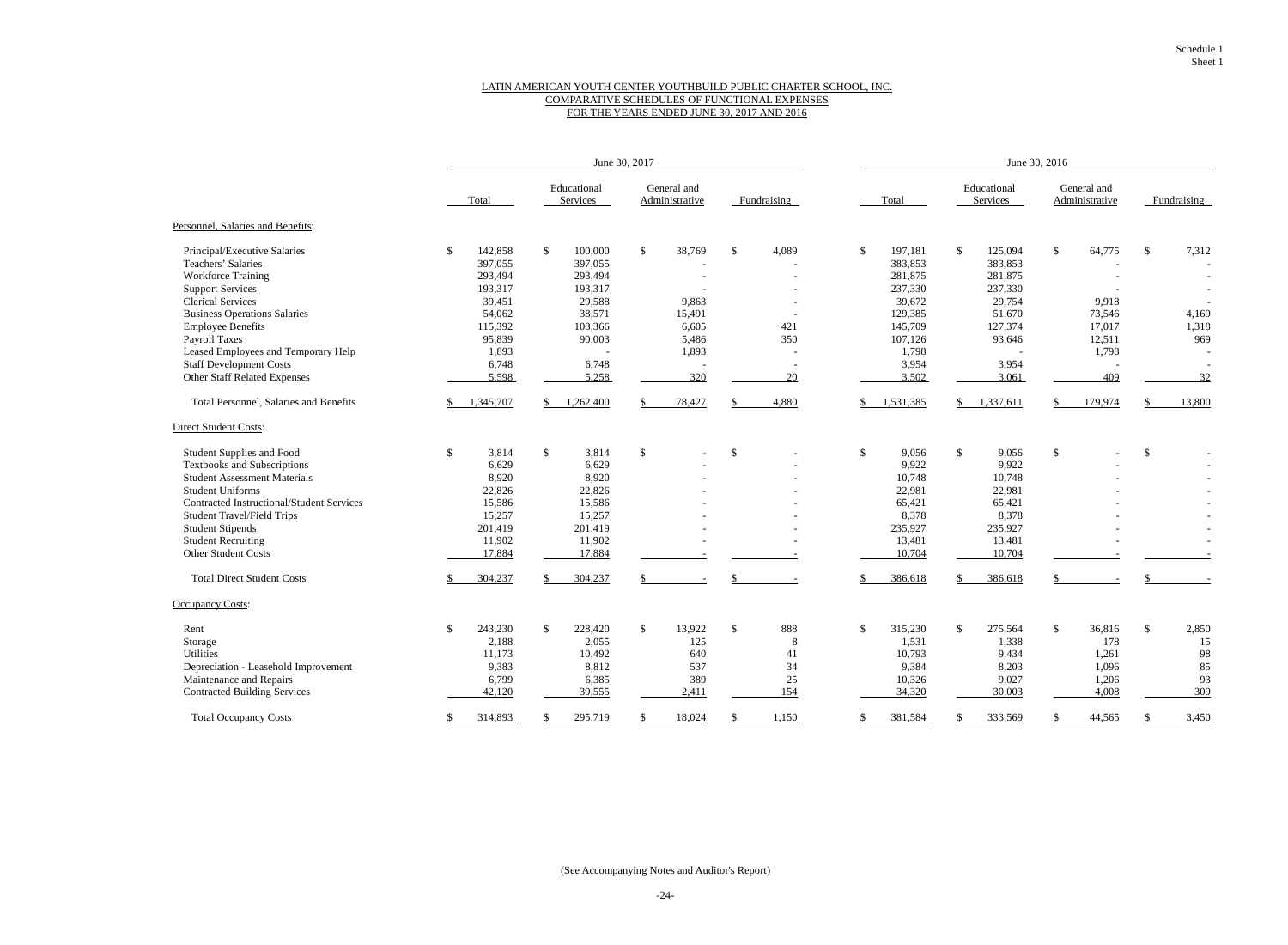#### LATIN AMERICAN YOUTH CENTER YOUTHBUILD PUBLIC CHARTER SCHOOL, INC. COMPARATIVE SCHEDULES OF FUNCTIONAL EXPENSES FOR THE YEARS ENDED JUNE 30, 2017 AND 2016

|                                         | June 30, 2017 |                         |                               |                     |                         | June 30, 2016           |                               |                          |
|-----------------------------------------|---------------|-------------------------|-------------------------------|---------------------|-------------------------|-------------------------|-------------------------------|--------------------------|
|                                         | Total         | Educational<br>Services | General and<br>Administrative | Fundraising         | Total                   | Educational<br>Services | General and<br>Administrative | Fundraising              |
| Office Expenses:                        |               |                         |                               |                     |                         |                         |                               |                          |
| Office Supplies and Materials           | 7,867<br>\$   | $\mathbb{S}$<br>7,389   | $\mathbb{S}$<br>449           | 29<br><sup>\$</sup> | $\mathbb{S}$<br>8,080   | $\mathbb{S}$<br>7,063   | $\mathbb{S}$<br>944           | $\mathbb{S}$<br>73       |
| <b>Equipment Rental and Maintenance</b> | 12,083        | 11,347                  | 692                           | 44                  | 11,474                  | 10,030                  | 1,340                         | 104                      |
| Telecommunications                      | 10,286        | 9,660                   | 589                           | 37                  | 17,031                  | 14,888                  | 1,989                         | 154                      |
| Printing and Copying                    | 1,458         | 1,369                   | 83                            | 6                   | 421                     | 368                     | 49                            | $\overline{4}$           |
| Postage and Shipping                    | 431           | 406                     | 24                            |                     | 1,053                   | 919                     | 123                           | 11                       |
| Computer Support                        | 20,450        | 19,205                  | 1,171                         | 74                  | 21,233                  | 18,561                  | 2,480                         | 192                      |
| Memberships and Subscriptions           | 2,020         | 1,897                   | 116                           | $\overline{7}$      | 2,321                   | 2,029                   | 271                           | 21                       |
| Marketing and Promotion                 | 270           | 270                     |                               |                     | 646                     | 646                     |                               |                          |
| <b>Total Office Expenses</b>            | 54,865        | 51,543                  | 3,124                         | 198                 | 62,259                  | 54,504                  | 7,196                         | 559                      |
| General Expenses:                       |               |                         |                               |                     |                         |                         |                               |                          |
| Insurance                               | 11,867<br>\$  | 11,185<br><sup>\$</sup> | <sup>\$</sup><br>682          | $\mathcal{S}$       | 12,359<br><sup>\$</sup> | $\mathbb{S}$<br>10,902  | $\mathcal{S}$<br>1,457        | $\mathbb{S}$             |
| <b>Legal Fees</b>                       | 9,487         |                         | 9.487                         |                     | 500                     |                         | 500                           |                          |
| <b>Accounting Services</b>              | 75,730        | 3,236                   | 72,494                        |                     | 78,004                  |                         | 78,004                        |                          |
| Consulting                              | 627,449       | 564,049                 | 63,400                        |                     | 728,248                 | 654,838                 | 73,410                        |                          |
| Authorizer Fee                          | 30,354        | 28,610                  | 1,744                         |                     | 28,688                  | 25,307                  | 3,381                         |                          |
| Depreciation                            | 10,105        | 9,489                   | 578                           | 38                  | 8,535                   | 7,461                   | 996                           | 78                       |
| Accreditation                           |               |                         | $\overline{\phantom{a}}$      |                     | 7,247                   | 7,247                   |                               | $\overline{\phantom{a}}$ |
| Fees and Licenses                       | 1,265         |                         | 1,265                         |                     | 1,734                   |                         | 1,734                         |                          |
| <b>Bad Debt Expense</b>                 | 2,317         |                         | 2,317                         |                     |                         |                         |                               |                          |
| <b>Total General Expenses</b>           | 768,574       | 616,569                 | 151,967                       | 38                  | 865,315                 | 705,755                 | 159,482                       | 78                       |
| TOTAL FUNCTIONAL EXPENSES               | 2,788,276     | 2,530,468               | 251,542                       | 6,266               | 3,227,161               | 2,818,057               | 391,217                       | 17,887                   |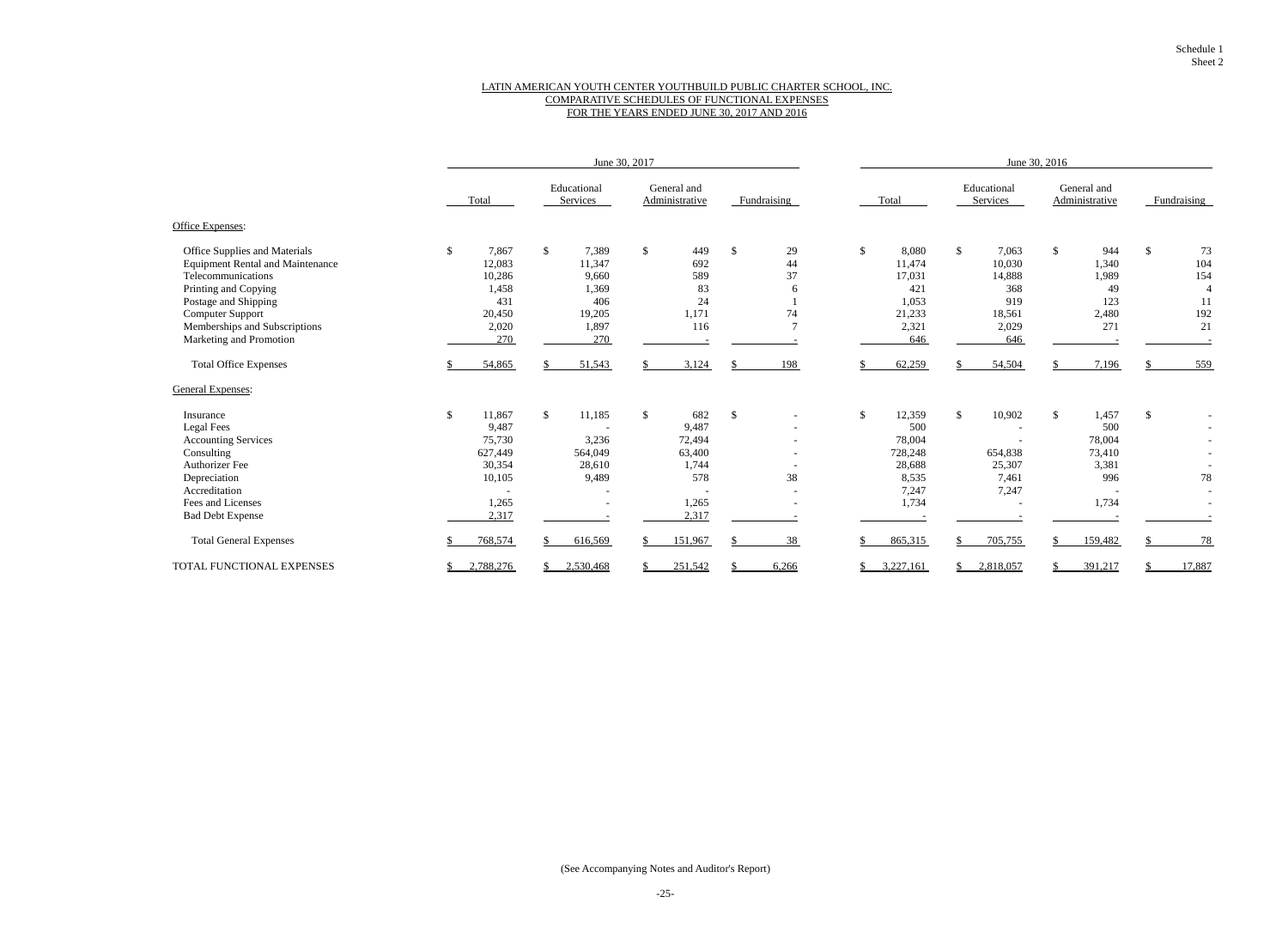## LATIN AMERICAN YOUTH CENTER YOUTHBUILD PUBLIC CHARTER SCHOOL, INC. COMPARATIVE SCHEDULES OF AVERAGE COST PER STUDENT FOR THE YEARS ENDED JUNE 30, 2017 AND 2016

June 30, 2017

|                            |       |   | <b>Total Cost</b> | <b>Average Cost</b><br>Per Student |
|----------------------------|-------|---|-------------------|------------------------------------|
| Instructional              |       | S | 2,234,749         | \$<br>19,433                       |
| <b>Occupancy Cost</b>      |       |   | 314,893           | 2,738                              |
| General and Administrative |       |   | 233,518           | 2,031                              |
| Fundraising                |       |   | 5,116             |                                    |
|                            | Total |   | 2,788,276         | 24.202                             |

The above is the average per student cost for the year ended June 30, 2017, and is based on a full time equivalent (FTE) enrollment of 115 students.

#### June 30, 2016

|                            |       | <b>Total Cost</b> |   | Average Cost<br>Per Student |
|----------------------------|-------|-------------------|---|-----------------------------|
| Instructional              |       | \$<br>2,484,488   | S | 21,604                      |
| <b>Occupancy Cost</b>      |       | 381,584           |   | 3,318                       |
| General and Administrative |       | 346,652           |   | 3,014                       |
| Fundraising                |       | 14,437            |   |                             |
|                            | Total | 3,227,161         |   | 27.936                      |

The above is the average per student cost for the year ended June 30, 2016, and is based on a full time equivalent (FTE) enrollment of 115 students.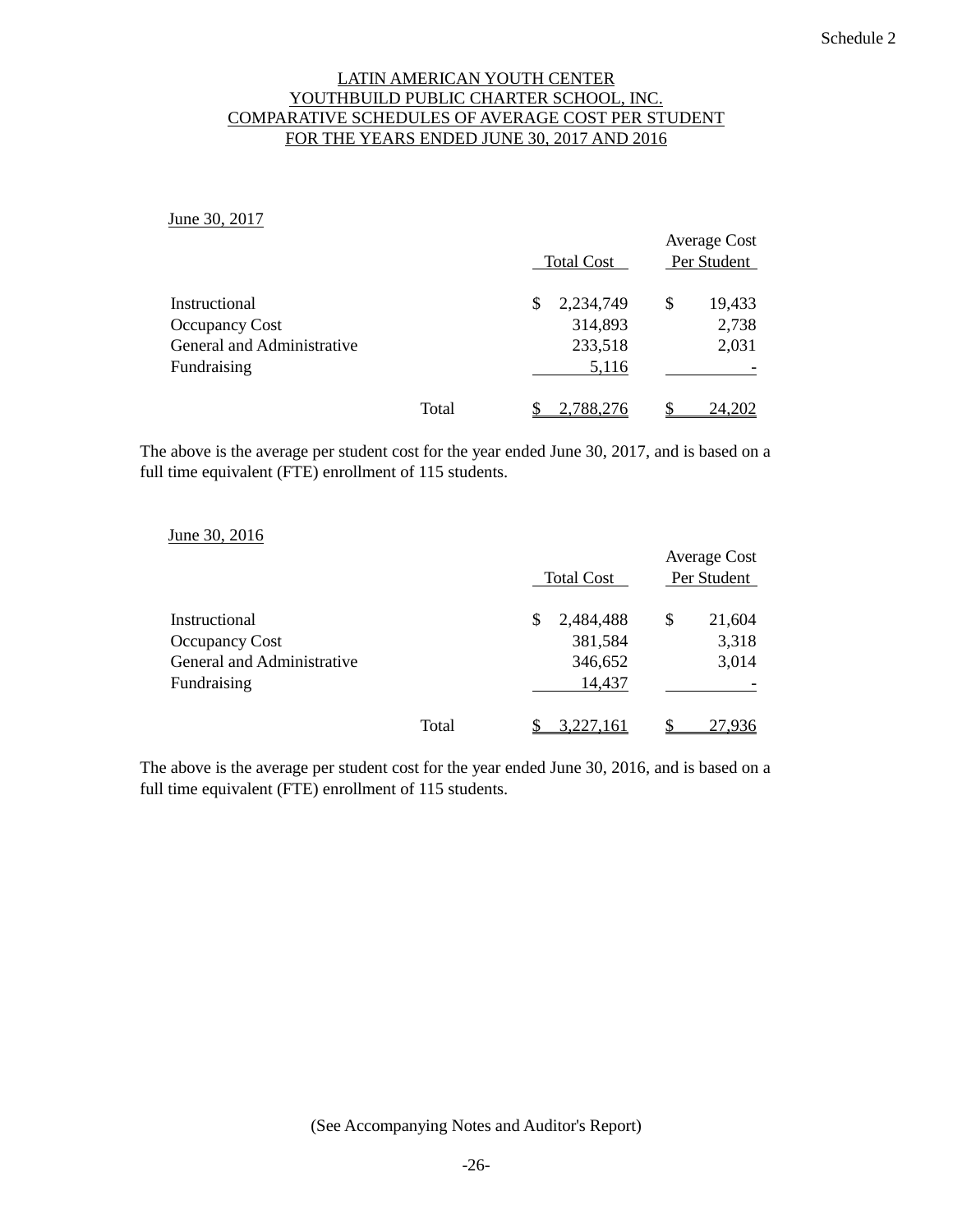# Kendall, Prebola and Jones, LLC

Certified Public Accountants

Board of Directors Latin American Youth Center YouthBuild Public Charter School, Inc. 3220 16th Street, NW Washington, DC 20010

## INDEPENDENT AUDITOR'S REPORT ON INTERNAL CONTROL OVER FINANCIAL REPORTING AND ON COMPLIANCE AND OTHER MATTERS BASED ON AN AUDIT OF FINANCIAL STATEMENTS PERFORMED IN ACCORDANCE WITH *GOVERNMENT AUDITING STANDARDS*

We have audited in accordance with auditing standards generally accepted in the United States of America and the standards applicable to financial audits contained in *Government Auditing Standards*, issued by the Comptroller General of the United States, the financial statements of the Latin American Youth Center YouthBuild Public Charter School, Inc., (a nonprofit organization), which comprise the statement of financial position as of June 30, 2017, and the related statements of activities and cash flows for the year then ended, and the related notes to the financial statements, and have issued our report thereon dated October 4, 2017.

#### *Internal Control Over Financial Reporting*

In planning and performing our audit of the financial statements, we considered the Latin American Youth Center YouthBuild Public Charter School, Inc.,'s internal control over financial reporting (internal control) to determine the audit procedures that are appropriate in the circumstances for the purpose of expressing our opinion on the financial statements, but not for the purpose of expressing an opinion on the effectiveness of the Latin American Youth Center YouthBuild Public Charter School, Inc.,'s internal control. Accordingly, we do not express an opinion on the effectiveness of the Latin American Youth Center YouthBuild Public Charter School, Inc.'s internal control.

A *deficiency in internal control* exists when the design or operation of a control does not allow management or employees, in the normal course of performing their assigned functions, to prevent, or detect and correct, misstatements on a timely basis. A *material weakness* is a deficiency, or a combination of deficiencies, in internal control, such that there is a reasonable possibility that a material misstatement of the entity's financial statements will not be prevented, or detected and corrected on a timely basis. A *significant deficiency* is a deficiency, or a combination of deficiencies, in internal control that is less severe than a material weakness, yet important enough to merit attention by those charged with governance.

Our consideration of internal control was for the limited purpose described in the first paragraph of this section and was not designed to identify all deficiencies in internal control that might be material weaknesses or significant deficiencies. Given these limitations, during our audit we did not identify any deficiencies in internal control that we consider to be material weaknesses. However, material weaknesses may exist that have not been identified.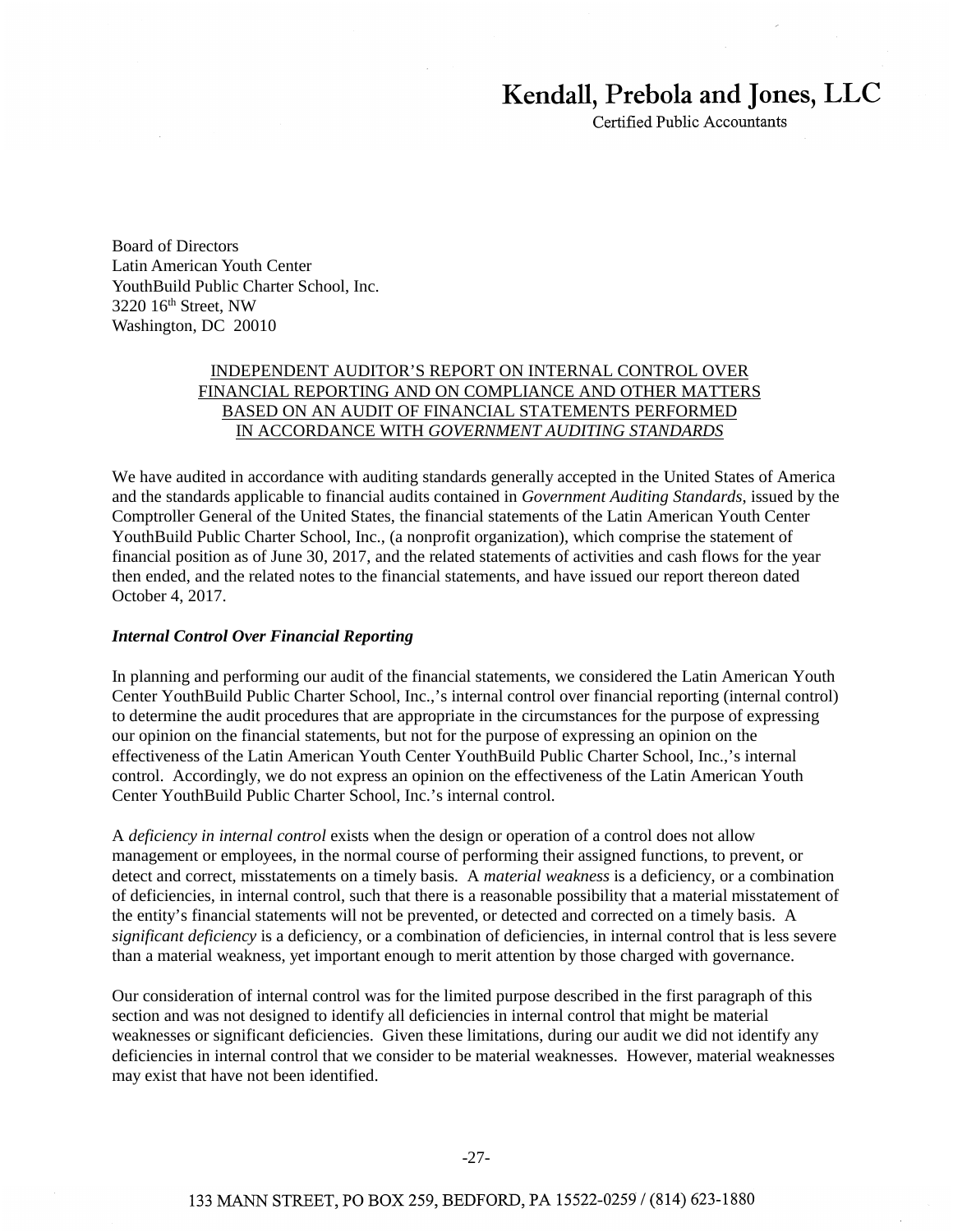## *Compliance and Other Matters* **including and reconciling such information directly to the unit of underlying and other Matters**

As part of obtaining reasonable assurance about whether the Latin American Youth Center YouthBuild Public Charter School, Inc.'s financial statements are free from material misstatement, we performed tests of its compliance with certain provisions of laws, regulations, contracts and grant agreements, noncompliance with which could have a direct and material effect on the determination of financial statement amounts. However, providing an opinion on compliance with those provisions was not an objective of our audit and accordingly, we do not express such an opinion. The results of our tests disclosed no instances of noncompliance or other matters that are required to be reported under *Government Auditing Standards*. records used to prepare the financial statements or to the financial statements themselves, and other As part of obtaining reasonable assurance about whether the Latin American Youth Center Youth Bui

## *Purpose of this Report*  $\blacksquare$

The purpose of this report is solely to describe the scope of our testing of internal control and compliance and the results of that testing, and not to provide an opinion on the effectiveness of the organization's internal control or on compliance. This report is an integral part of an audit performed in accordance with Government Auditing Standards in considering the organization's internal control and compliance. Accordingly, this communication is not suitable for any other purpose.

Kendal, Prebia and Jones

Kendall, Prebola and Jones Kendall, Prebola and Jones Certified Public Accountants Certified Public Accountants

Bedford, Pennsylvania Bedford, Pennsylvania October 4, 2017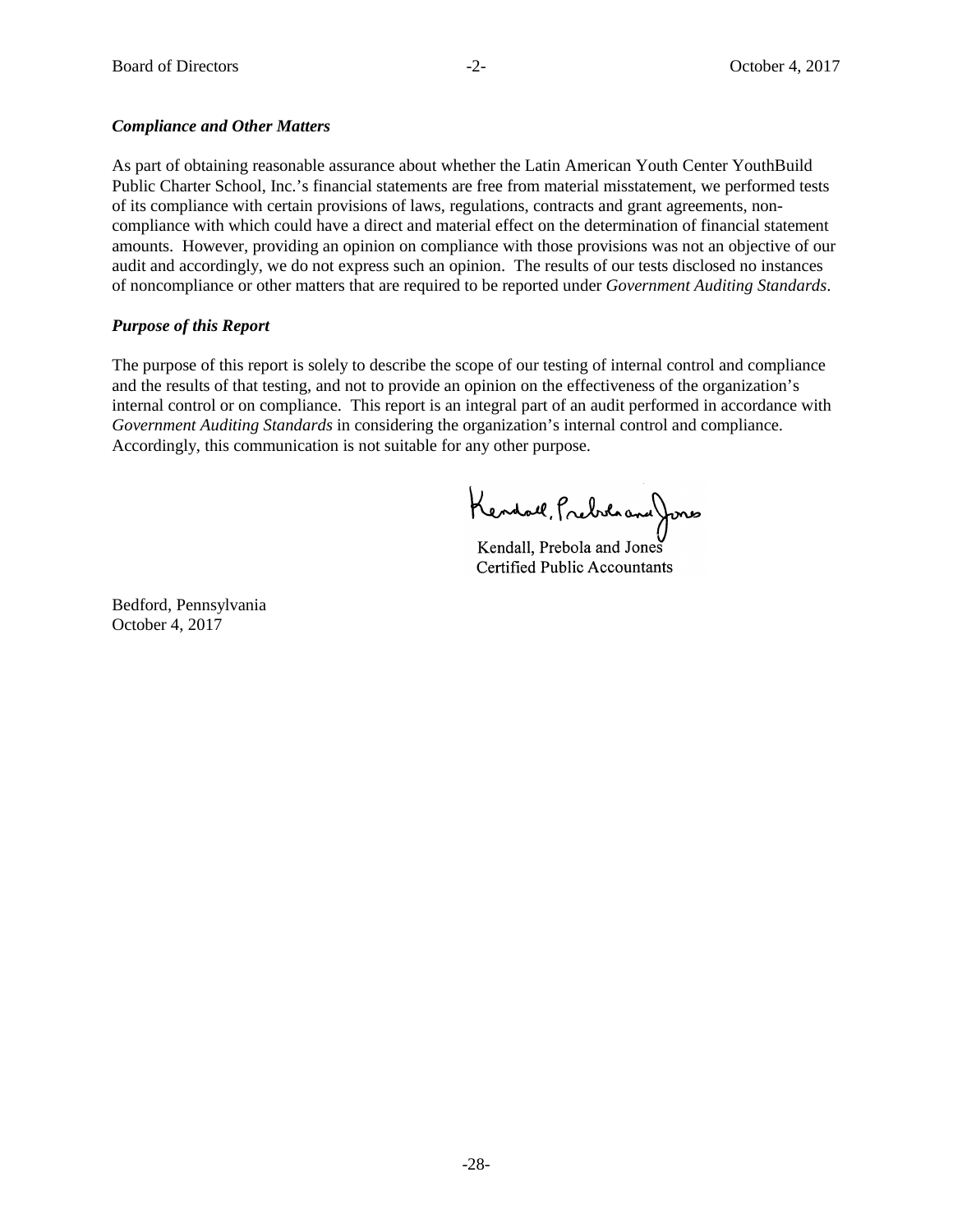## LATIN AMERICAN YOUTH CENTER YOUTHBUILD PUBLIC CHARTER SCHOOL, INC. SUMMARY SCHEDULE OF PRIOR AUDIT FINDINGS FOR THE YEAR ENDED JUNE 30, 2017

There were no findings reported in the prior year.